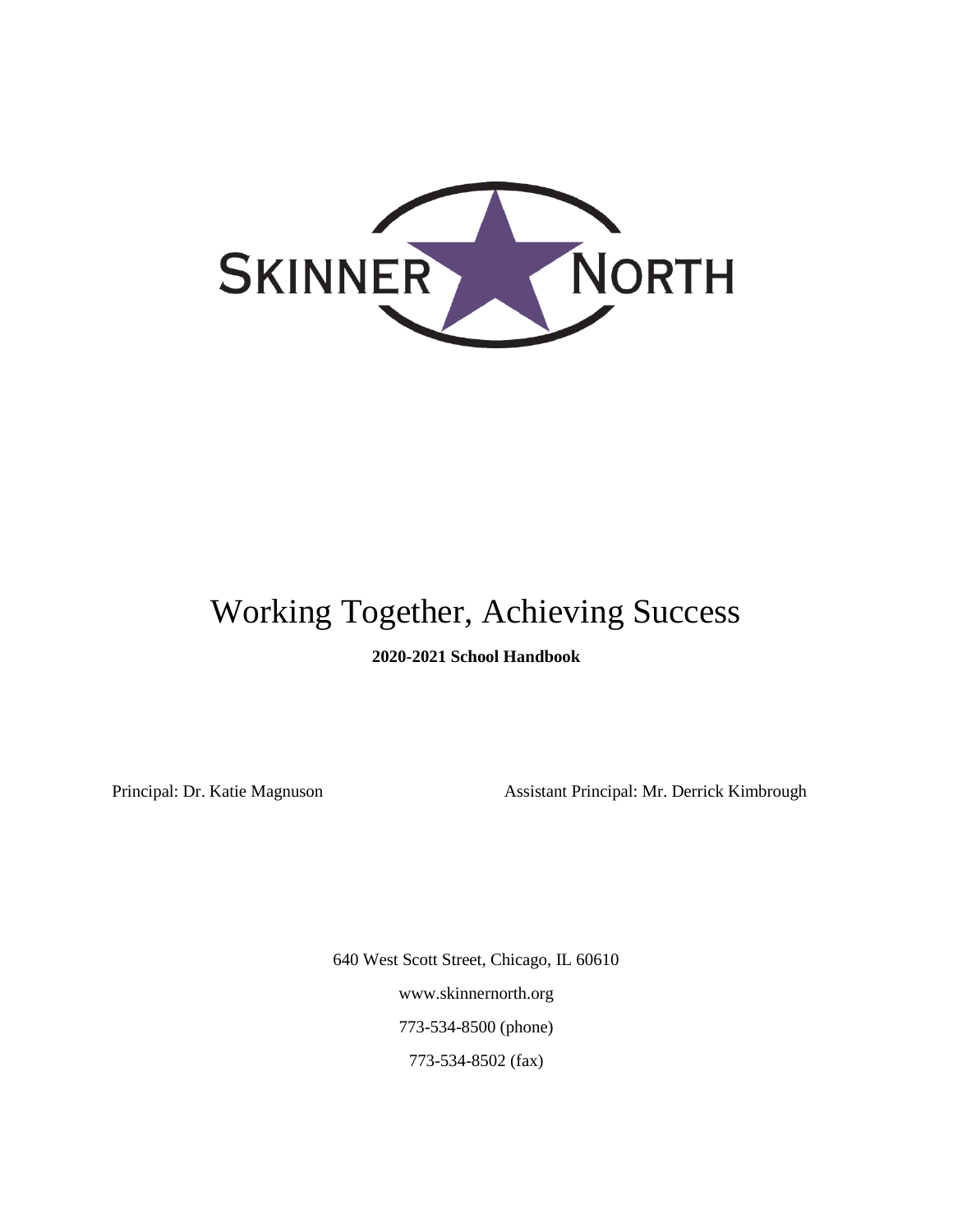## **Table of Contents**

| Remote Learning Guide                     |  |
|-------------------------------------------|--|
| <b>Required Forms</b>                     |  |
| <b>Skinner North's Mission</b>            |  |
| <b>CIWP</b> Goals                         |  |
| Our Pillars                               |  |
| Diversity, Equity and Inclusion           |  |
| School-2ide SEL Themes                    |  |
| Academic Programs                         |  |
| <b>Specials Classes</b>                   |  |
| Diverse Learner Supports                  |  |
| Counseling                                |  |
|                                           |  |
| <b>School Hours</b>                       |  |
| Attendance                                |  |
| Student Fees & Field Trips                |  |
| School Message/News                       |  |
| <b>Teacher/Staff Contacts</b>             |  |
|                                           |  |
| <b>Grading Scale</b>                      |  |
| Categories & Weights by Grade Level Teams |  |
| <b>Parent Portal</b>                      |  |
| Late Policies                             |  |
|                                           |  |
|                                           |  |
| Parent Volunteers & Visitor's Policy      |  |
| <b>Health Requirements</b>                |  |
| Dress Code                                |  |
| Lost & Found                              |  |
| Code of Conduct & Anti-Bullying Policy    |  |
| <b>CPS</b> Transportation                 |  |
| Drop Off and Pick Up Times                |  |
| Cell Phones and Electronics               |  |
| Parent/Teacher Communication              |  |
| Breakfast & Lunch                         |  |
| Birthday, Holiday, & Food Policies        |  |
| Responsive Classroom                      |  |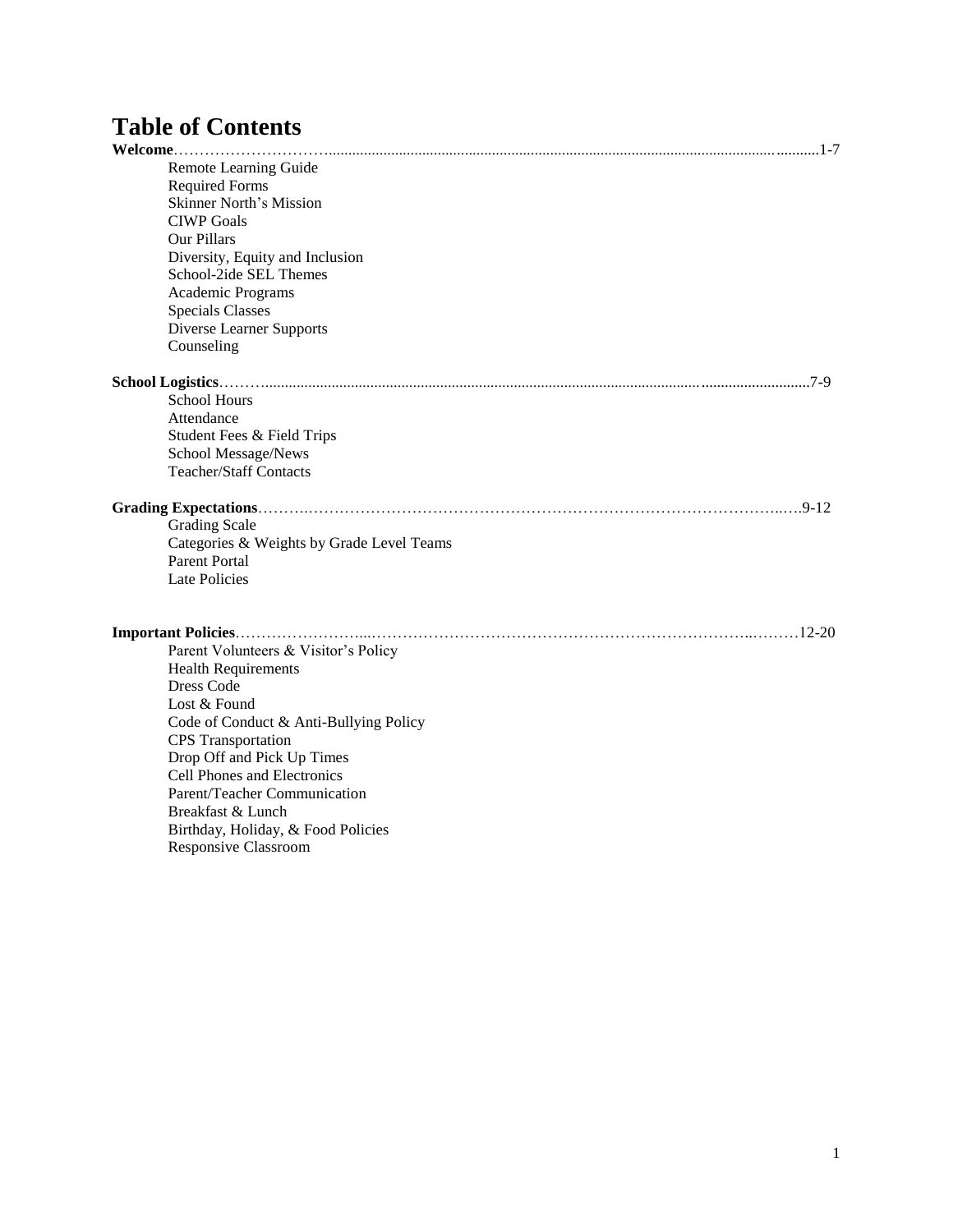## **Welcome**

Dear Skinner North Students, Parents and Families,

We are excited to welcome you to the 2020-2021 school year. It is definitely a unique one as we are starting with remote learning. This will be a year of flexibility and a year of modeling this for our students. We will need to think continuously about how we are showing compassion and understanding to one another.

Our theme for this year is #whatisyourimpact. We want to encourage students to think about how they can positively impact their own learning, classroom, community, and the world. We look forward to working with them on this. Check out our staff video at: .................

This handbook is designed to provide details about the upcoming school year. Our goal is to clarify school expectations, supports, and course offerings. As always, please feel free to reach out to us with any questions, comments, or concerns.

Sincerely,

Katie Magnuson & Derrick Kimbrough

**-------------------------------------------------------------**

#### **Remote Learning Guide**

Find district supports for remote learning at:[https://www.cps.edu/school-reopening-2020/remote](https://www.cps.edu/school-reopening-2020/remote-learning-guide/)[learning-guide/](https://www.cps.edu/school-reopening-2020/remote-learning-guide/) or go to our remote learning websit[e http://www.skinnernorth.org/remote-learning-](http://www.skinnernorth.org/remote-learning-2020-2021.html)[2020-2021.html.](http://www.skinnernorth.org/remote-learning-2020-2021.html)

**Required Forms** – There are a number of required forms for the school year. Please see [https://www.cps.edu/globalassets/cps-pages/services-and-supports/health-and](https://www.cps.edu/globalassets/cps-pages/services-and-supports/health-and-wellness/student_health_school_forms_booklet_engish_2020-2021.pdf)[wellness/student\\_health\\_school\\_forms\\_booklet\\_engish\\_2020-2021.pdf](https://www.cps.edu/globalassets/cps-pages/services-and-supports/health-and-wellness/student_health_school_forms_booklet_engish_2020-2021.pdf) for the booklet containing these forms.

#### **Skinner North's Mission**

The mission of Skinner North Classical School is to provide rigorous, differentiated instruction to all students. With a focus on teaching the whole child in an academically advanced environment, we work to establish norms of highly successful and socially motivated individuals in a community that promotes collaboration, leadership, and celebrates the diversity of the students, families, and staff.

**CIWP Goals**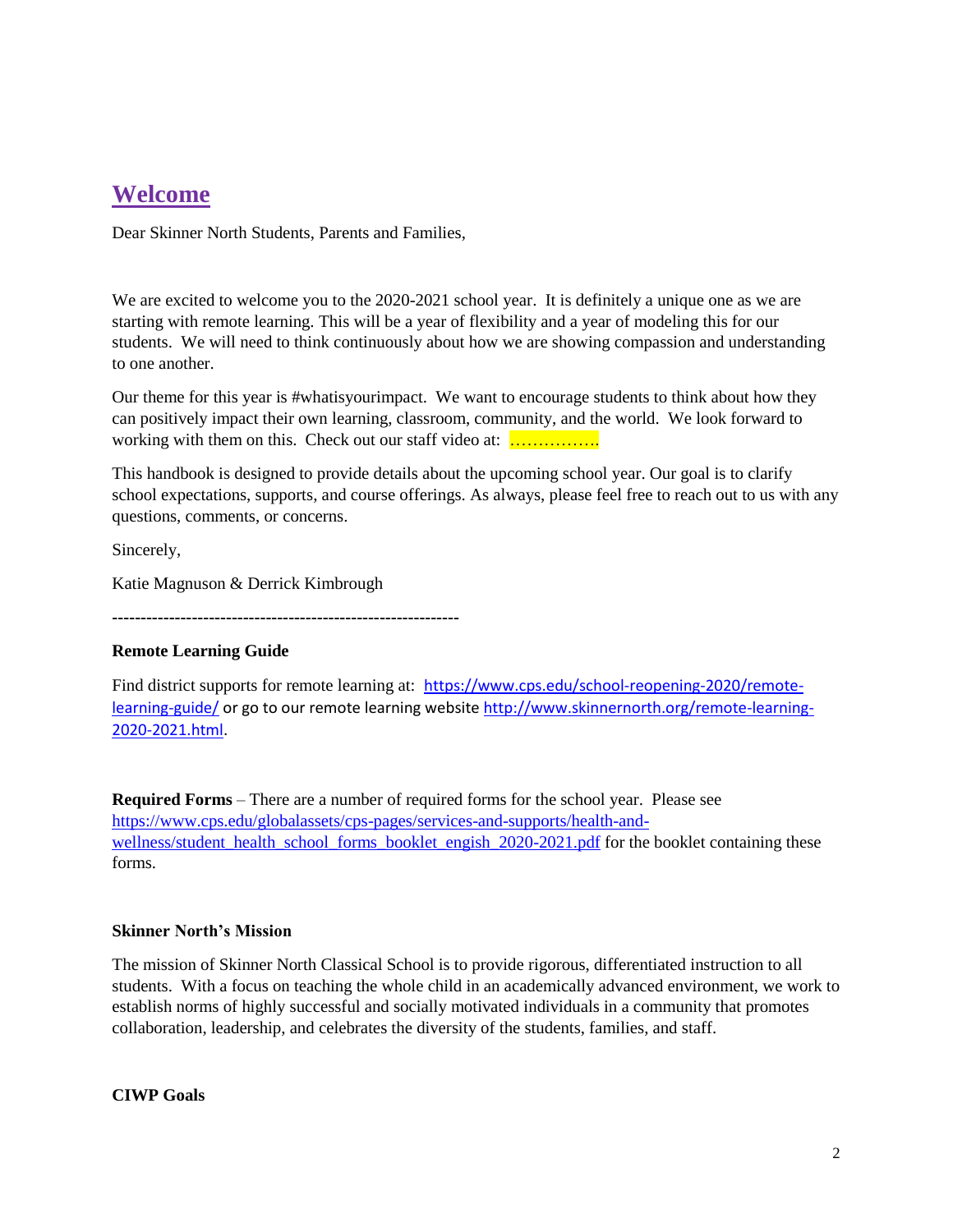Our Continuous Improvement Work Plan is a two-year plan that created by a team of staff and parents and also informed with student input. We have three main priorities around curriculum, assessment and relational trust. Ensuring equity for our students is overarching for all of our priorities. Read below for further details.

| <b>Priority 1 -Curriculum</b>        |                                                                                                                                                                                                                                                                                                                                                                                                                                                                   |  |  |  |
|--------------------------------------|-------------------------------------------------------------------------------------------------------------------------------------------------------------------------------------------------------------------------------------------------------------------------------------------------------------------------------------------------------------------------------------------------------------------------------------------------------------------|--|--|--|
| If we do                             | provide literacy professional development for our staff to design and implement rigorous research<br>based curriculum that emphasizes culturally responsive texts and themes which promote an<br>equitable approach to student learning                                                                                                                                                                                                                           |  |  |  |
| Then we see                          | teachers will have the tools and on-going support to develop their instructional delivery which will<br>engage students and increase student agency as well as strengthen teaching practices by<br>incorporating culturally relevant pedagogy that supports all learners                                                                                                                                                                                          |  |  |  |
| which leads to                       | increase student performance on internal assessments as measured by on track metrics and increase<br>student attainment levels for 3rd-8th grade African American and Free and Reduced Lunch<br>eligible students in relation to normative data to 70% of all k-8 students meeting their growth<br>targets on NWEA across quartiles of attainment (specifically attending to our sub groups of<br>African American and Free and Reduced Lunch eligible students). |  |  |  |
| <b>Priority 2 - Assessment</b>       |                                                                                                                                                                                                                                                                                                                                                                                                                                                                   |  |  |  |
| If we do                             | create a universal assessment analysis protocol and system that regularly monitors student learning<br>progress - focused on classroom assessments that are aligned to Common Core State Standards<br>(CCSS)                                                                                                                                                                                                                                                      |  |  |  |
| Then we see                          | teachers can collaborate effectively to progress monitor student performance across grade level<br>bands and identify trend analysis to shift instruction in response to the assessment data                                                                                                                                                                                                                                                                      |  |  |  |
| which leads to                       | Increase the percent of 3-8th grade students meeting NWEA growth goals in reading from 69.4%<br>to 73% and from 62.87% to 67% (total number of students) in math with specific increases in<br>reading for African American students to 66% and students on free and reduced lunch to 71% and<br>in math for Latinx students to 75% and African American students to 68%.                                                                                         |  |  |  |
| <b>Priority 3 - Relational Trust</b> |                                                                                                                                                                                                                                                                                                                                                                                                                                                                   |  |  |  |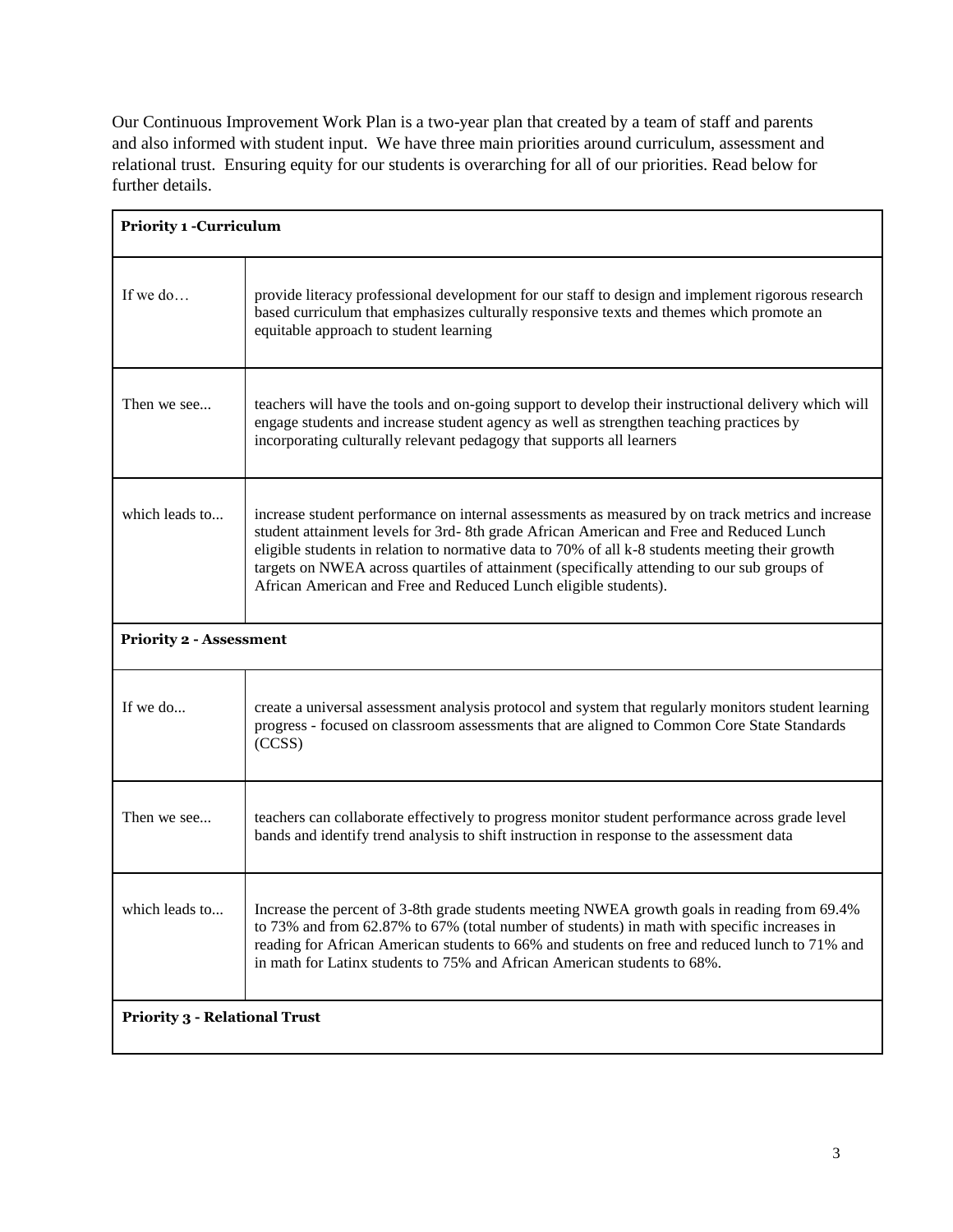| If we do       | Analyze and evaluate our Tier 1 and Tier 2 Social Emotional Learning programming and seek<br>additional staff wide training in restorative practices and other positive discipline strategies<br>emphasizing the building of positive and trusting relationships in our community                                                                                   |
|----------------|---------------------------------------------------------------------------------------------------------------------------------------------------------------------------------------------------------------------------------------------------------------------------------------------------------------------------------------------------------------------|
| Then we see    | We will be able to determine which systems are working and adopt a system that aligns with the<br>evidence and data collection processes put into place. This will give teachers additional tools to<br>build positive trusting relationships with students, and students will be able to establish positive<br>trusting relationships with all school stakeholders |
| which leads to | Improved student connection to their school, staff, teachers and peers, and will be reflected in the 5<br>Essential Survey Data (specifically supportive environment will increase from 57 to 65 with<br>specific improvement of student-teacher trust from 53 to 60 and academic personalism from 37 to<br>45) and on other SEL surveys given.                     |

#### **Our Pillars**

These are the goals we have for students and ways to demonstrate these qualities in remote learning.

- **Be curious.** 
	- Engage in your learning and seek out growth opportunities.
- **Be proactive.** 
	- Show up to sessions on time.
	- Mute your microphone when in larger classroom setting unless called on to speak.
- **Be perseverant.**
	- Challenge yourself to work through hard problems or situations. Flexibility is needed.
- **Be collaborative.**
	- We strongly suggest cameras remain on for the duration of class to aid this. We can support students in learning how to use varied backgrounds and/or provided socialemotional support if feeling anxious about having cameras on.
- **Be compassionate.**
	- These are unusual times. We need to give ourselves, classmates and teachers some grace.
- **Have integrity.**
	- It is your learning. Take advantage of the opportunities and do your best work.
	- Chats should be on-topic to the lesson.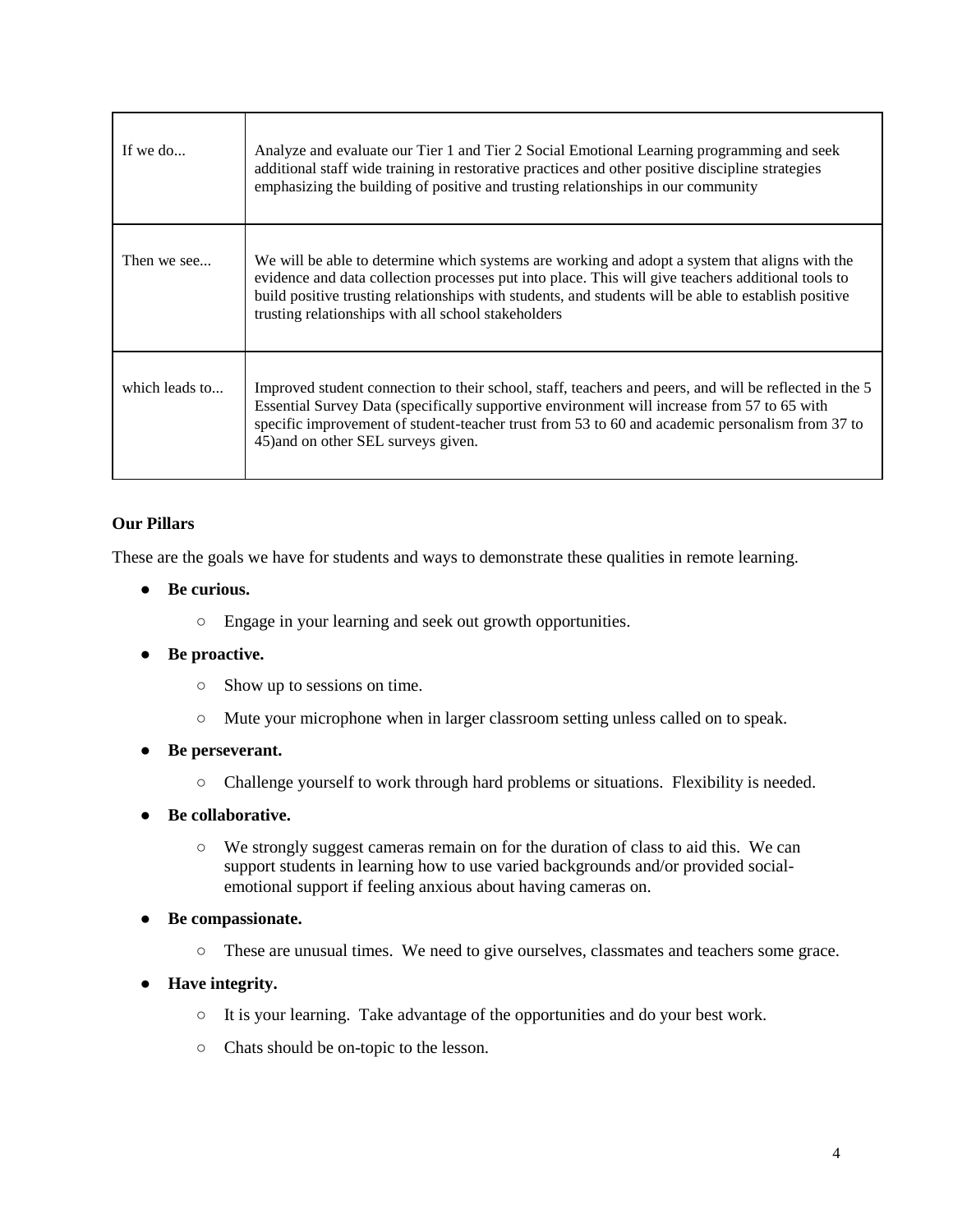#### **Diversity Equity and Inclusion**

Our overarching goal is to creating a welcoming and equitable community. We want every student to feel hear and perspective valued. Throughout the year, we will be supporting work. Our DEI plan will be unveiled shortly after the beginning the year when feedback session are complete.

| <b>Month</b> | <b>Theme (Standard)</b>          | <b>Description</b>              |
|--------------|----------------------------------|---------------------------------|
| September    | <b>Building School Community</b> | All stakeholders working        |
|              | (CASEL – Relationship Skills)    | together to build a safe and    |
|              |                                  | trusting environment that       |
|              |                                  | supports academic and social    |
|              |                                  | emotional growth.               |
| October      |                                  | Understanding that each         |
|              | Diversity and Acceptance         | individual is unique and        |
|              | (CASEL – Social Awareness)       | recognizing our individual      |
|              |                                  | differences as assets.          |
| November     | Empathy                          | The ability to understand and   |
|              | (CASEL – Social Awareness)       | share the feelings of another.  |
| December     | Perseverance                     | The continued effort to do or   |
|              | (CASEL - Self-Management)        | achieve something despite       |
|              |                                  | difficulties, failure of        |
|              |                                  | opposition.                     |
| January      | <b>Growth Mindset</b>            | The belief in your capacity to  |
|              | (CASEL – Self-Awareness)         | learn and grow.                 |
| February     | <b>Using Your Voice</b>          | When one's opinion, ideas or    |
|              | (CASEL – Social Awareness)       | point of view is heard,         |
|              |                                  | understood and has an impact;   |
|              |                                  | bring about positive change.    |
| March        | Problem Solving                  | Developing skills to support    |
|              | (CASEL – Problem Solving)        | learning positive relationships |
|              |                                  | and self-efficacy.              |
| April        | Mindfulness                      | Purposely brining one's         |
|              | $(CASEL - Self-Awareness)$       | attention and awareness to the  |
|              |                                  | present moment while calmly     |
|              |                                  | acknowledging and accepting     |
|              |                                  | one's feelings, thoughts and    |
|              |                                  | bodily sensations.              |
| May          | Positive Self-Concept            | The ability to understand the   |
|              | (CASEL – Self Awareness)         | importance of each unique       |
|              |                                  | identity and strengths we all   |
|              |                                  | bring as individuals.           |
| June         | Service Learning                 | A commitment to working with    |
|              | (CASEL - Relationship Skills)    | others to make our community    |
|              |                                  | and the world a better place.   |

#### **School-wide SEL Themes**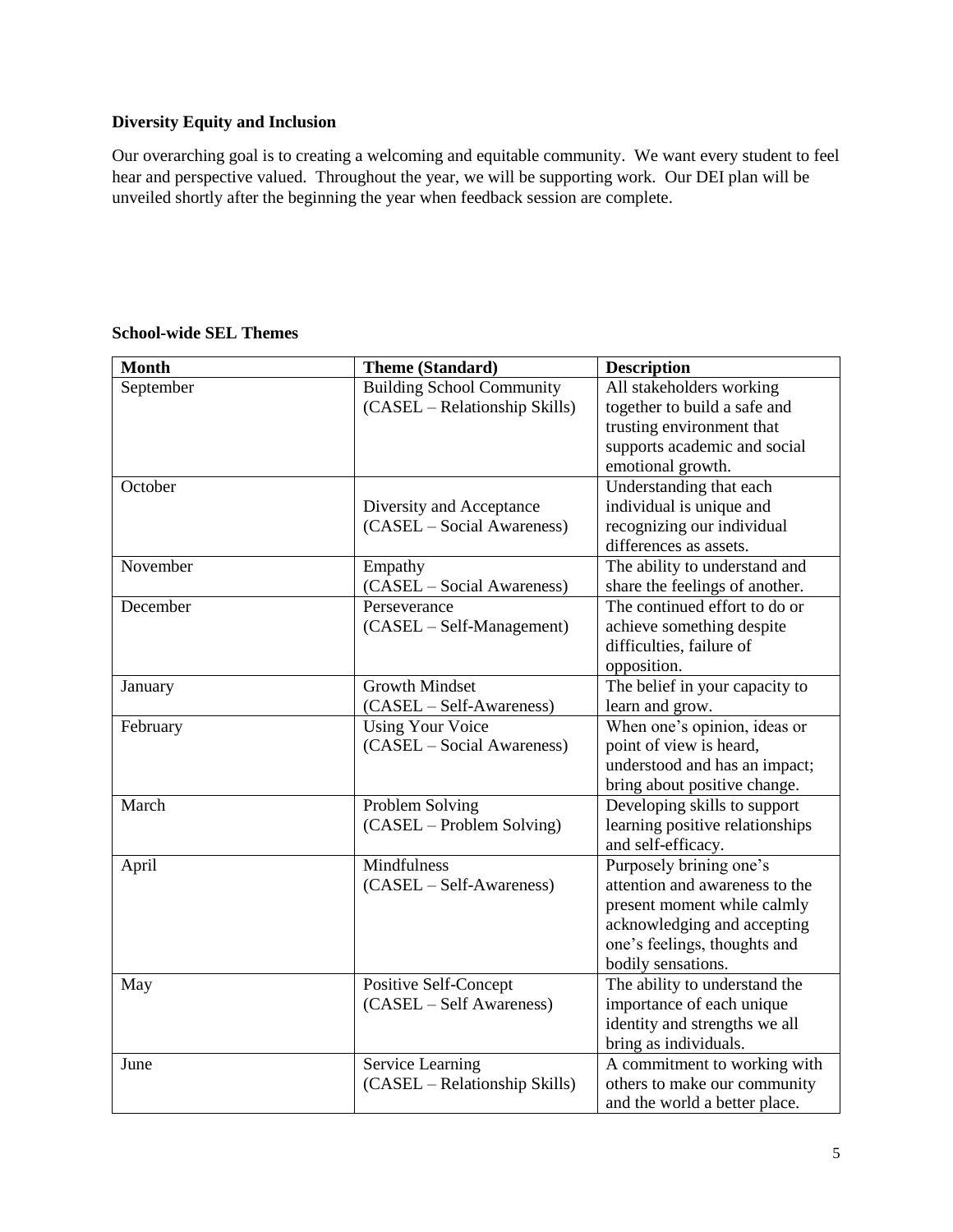#### **Academic Programs**

### **Kindergarten to 3rd Grade**

| Math                     | Skinner North uses the <i>Everyday Math</i> Curriculum, which emphasizes the application of<br>mathematics in real world situations. Students are instructed using a workshop model<br>approach, which consists of a warm-up, mini-lesson, centers (independent practice, work with<br>teacher and math games), and closing.                                                                                  |
|--------------------------|---------------------------------------------------------------------------------------------------------------------------------------------------------------------------------------------------------------------------------------------------------------------------------------------------------------------------------------------------------------------------------------------------------------|
| Science                  | Teachers use the Next Generation Science Standards, the CPS Science Instructional<br>Framework, which includes STC and the FOSS Curriculum, a research-based curriculum<br>created by Lawrence Hall of Science at UC- Berkeley. The instruction is inquiry-based with<br>students using science notebooks. Classrooms have access to a science lab setting where they<br>will learn to work in a lab setting. |
| Reading                  | Skinner North using the Common Core standards to guide literacy instruction. Teachers use a<br>workshop model approach that consists of a warm-up, mini-lesson, centers and wrap up. This<br>is further enhanced by the <i>Daily</i> $5$ literacy approach, guided reading groups, and book clubs.                                                                                                            |
| Writing                  | Teachers use the Units of Study in Opinion, Information and Narrative Writing, created by<br>Lucy Calkins. This curriculum uses workshop model and is fully aligned to the Common<br>Core Standards.                                                                                                                                                                                                          |
| Social<br><b>Studies</b> | The teachers of Skinner North generate standards-based curriculum aligned to the Illinois<br>Social Studies standards. This Framework focuses on inquiry based learning and higher order<br>thinking skills along with content and literacies in the social sciences, global connections,<br>civic connections, and economic connections.                                                                     |

## **4 th – 8 th Grade**

| Math    | Skinner North uses the Everyday Math Curriculum (grade 4) and Illustrative Math<br>(grades 5, 6, $\&$ 7), as well as an the Illustrative Math Algebra program (grade 8) which<br>emphasize the application and discussion of mathematics in real world situations to<br>build deep conceptual understanding. The teachers instruct students using a wide range<br>of pedagogical strategies.                                                                                                                         |  |
|---------|----------------------------------------------------------------------------------------------------------------------------------------------------------------------------------------------------------------------------------------------------------------------------------------------------------------------------------------------------------------------------------------------------------------------------------------------------------------------------------------------------------------------|--|
| Science | Student instruction is based on the Next Generation Science Standards, the CPS Science<br>Instructional Framework and Next Generation Science standards and the teachers will<br>utilize FoSS $(4&5)$ and the <i>SEPUP</i> text $(6-8th)$ SEPUP is, an issue-oriented science text.<br>Every unit uses personal and societal issues to provide thematic continuity for student<br>investigations and observation. In addition, science instruction will be inquiry-based in a<br>lab setting with science notebooks. |  |
| Reading | Literacy instruction is aligned to the Common Core State Standards for ELA at a grade<br>level above and incorporates guided reading, groups, book clubs and novel studies to                                                                                                                                                                                                                                                                                                                                        |  |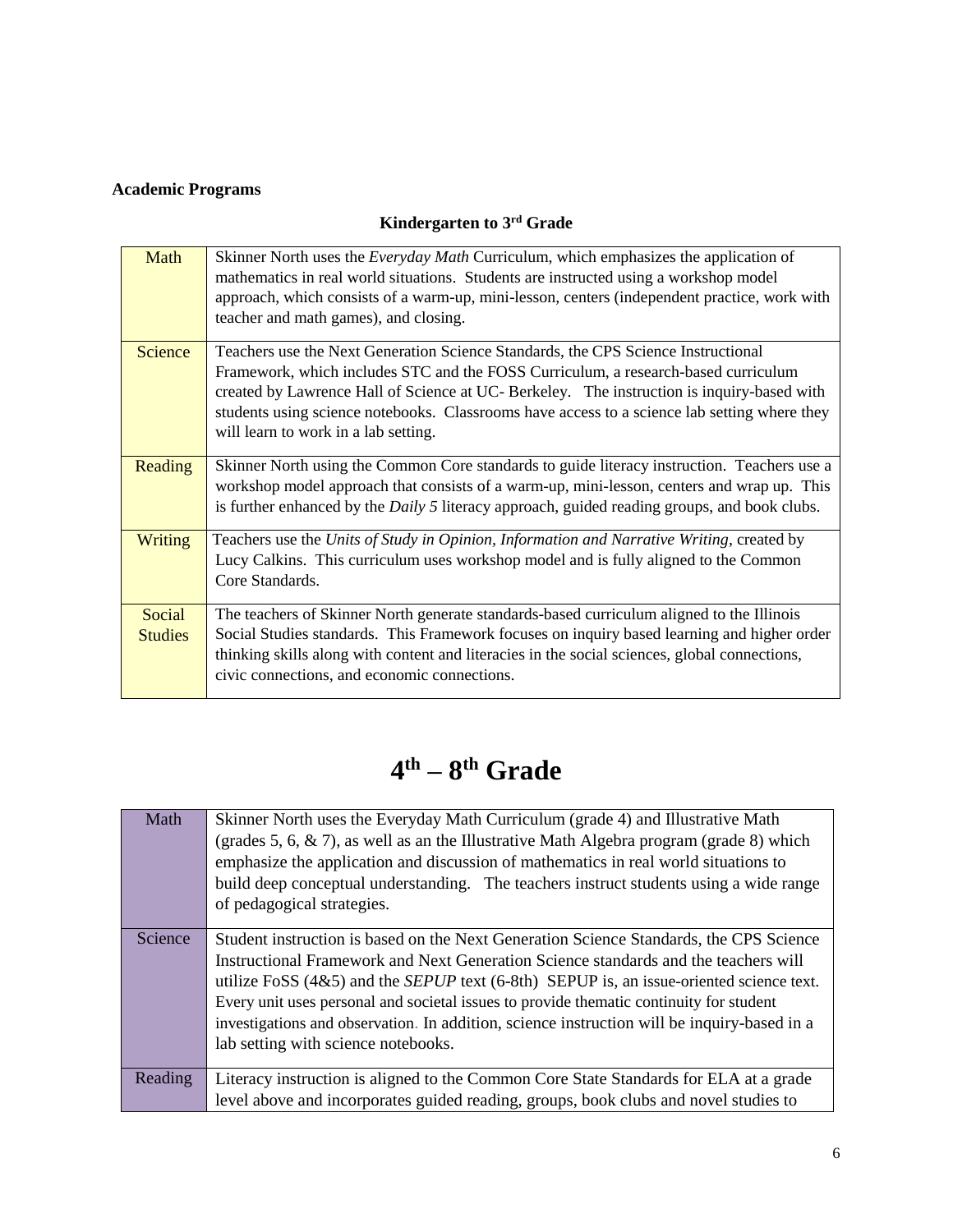|                | further enhance student learning. Teachers utilize the Perspectives curriculum to<br>support student learning. |  |  |  |  |  |
|----------------|----------------------------------------------------------------------------------------------------------------|--|--|--|--|--|
| Writing        | Teachers uses units of study of argument, opinion, information and narrative writing.                          |  |  |  |  |  |
|                | This curriculum uses workshop model and is fully aligned to the Common Core                                    |  |  |  |  |  |
|                | Standards.                                                                                                     |  |  |  |  |  |
|                |                                                                                                                |  |  |  |  |  |
| Social         | The teachers of Skinner North generate standards-based curriculum aligned to the                               |  |  |  |  |  |
| <b>Studies</b> | Illinois State Standards for Social Studies. This Framework focuses on inquiry based                           |  |  |  |  |  |
|                | learning and higher order thinking skills along with content and literacies in the social                      |  |  |  |  |  |
|                | sciences, global connections, geography, civic connections, and economic connections.                          |  |  |  |  |  |
|                | Teachers utilize the MyWorld Interactive History curriculum to support this.                                   |  |  |  |  |  |
|                |                                                                                                                |  |  |  |  |  |

#### **Specials Classes**

We have art, music, Physical education and Spanish as our electives. Based on the need to potentially transition to a hybrid model after the first semester and feedback we heard in the spring regarding specials, we had to adjust our specials schedule. Students will have one specials class daily for either 5 weeks or a quarter. Specials classes will comprise of 30 minutes of synchronous time and 30 minutes of asynchronous time. After those time periods, they will transition to another specials class. Classroom teachers will share your child's specials schedule with you.

**Teachers/Staff Contacts –** View our staff contacts and staff directory at [http://www.skinnernorth.org/teacher-contacts.html.](http://www.skinnernorth.org/teacher-contacts.html)

**Diverse Learner Supports** – Find out more information around special education support and services at [https://www.cps.edu/services-and-supports/special-education/.](https://www.cps.edu/services-and-supports/special-education/) Ms. Ritchey is our a case manager who supports and coordinates IEP and 504s. Please reach out to her at [dsritchey@cps.edu](mailto:dsritchey@cps.edu) with questions regarding special education and other diverse learner supports.

Counseling – We have a large focus on social-emotional learning for our students. Ms. Jacobson  $(jtiacobson@cps.edu)$  is our school counselor. She supports students in various ways including whole group lessons, small group and individual supports. If you feel your student needs SEL supports, please reach out to her.

### **School Logistics**

#### **School Hours**

The school day starts at exactly **8:30AM**. Every class will start with a morning meeting or advisory session. Teachers will take attendance during this time. Students will be able to access their virtual learning sessions via Google Classroom. They will utlize their CPS emails to access. To access to to cps.edu/portal. You can call the school if having issues accessing or find more information at [http://www.skinnernorth.org/uploads/4/1/0/1/41014239/cps\\_login\\_fact\\_sheet.pdf.](http://www.skinnernorth.org/uploads/4/1/0/1/41014239/cps_login_fact_sheet.pdf)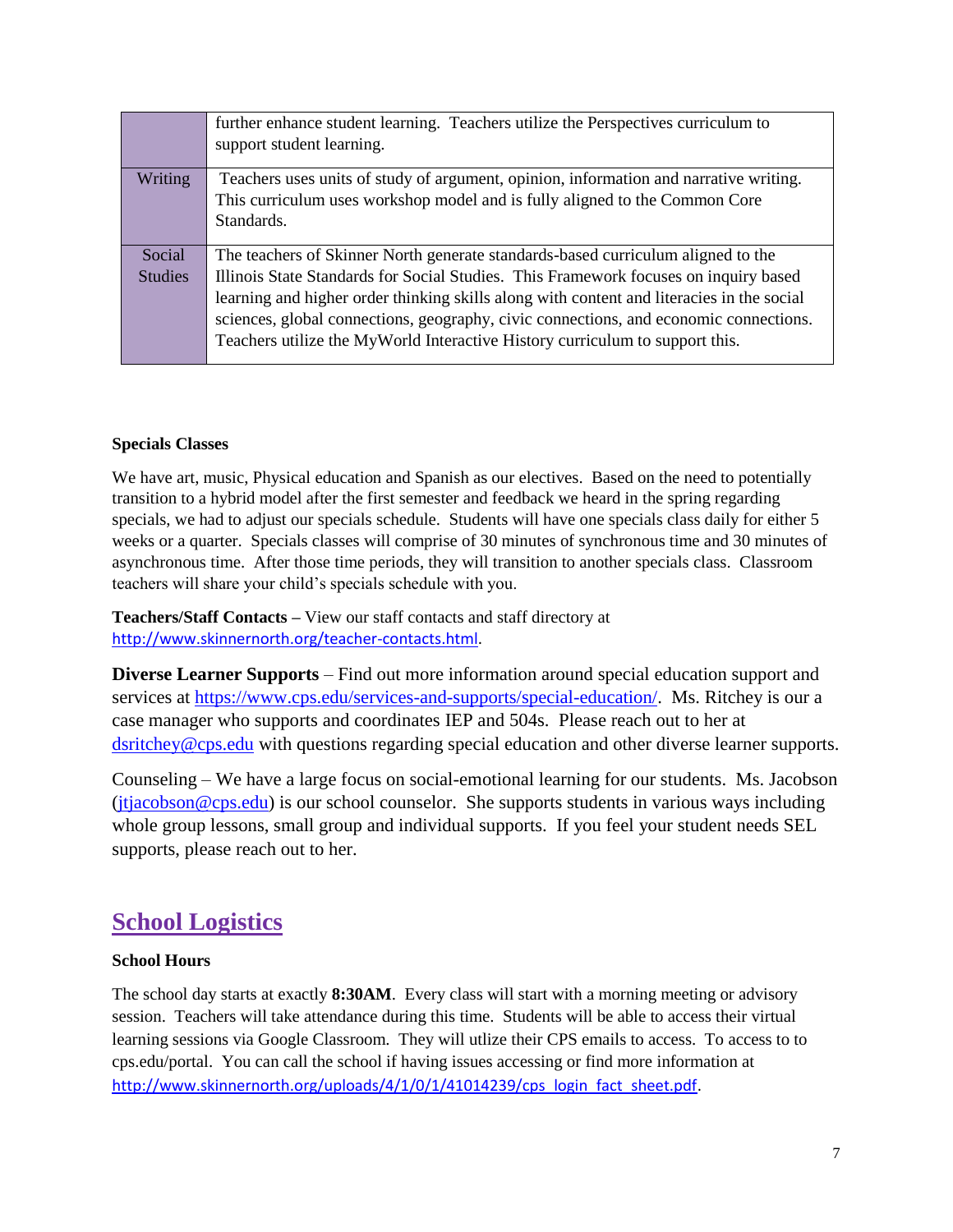Our school day ends at **3:30 PM**.

#### **Early Dismissals (For in person instruction)**

SN's goal is to improve in all areas including overall student attendance. If a student falls under the required instructional minutes due to an early dismissals or a late arrival (tardy), the student can be marked with a half day absence. Please note that recess and lunch are not part of student's instructional minutes.

To ensure the safety of all students, early dismissals will not be permitted after **3:00PM**. While we know that emergencies arise and plans change at the last minute, early dismissals after this time create a challenge for the front office staff to properly notify teachers and students in a timely manner.

Bus and private transportation students under the supervision of the ESP assistants. Dismissal for bus and private transportation students is at 3:15 p.m.

#### **Attendance**

All absences will be considered unexcused until written documentation is provided. Please send in a signed note any time your child is absent from school, these are needed for us to excuse an absence. Absences will be excused according to the CPS Attendance Policy. According to CPS policy, the reasons for an excused absence are: (i) illness; (ii) observance of a religious holiday; (iii) death in the immediate family; (iv) family emergency with explanation; (v) circumstances which cause reasonable concern to the parent or legal guardian for the safety or health of the student (the reasonableness of the parent's or legal guardian's concern is subject to evaluation by the principal, principal's designee, or other Board officials, on a case-by-case basis); and (vi) other situations beyond the control of the student as determined by the principal, or principal's designee, on a case-by-case basis, including, but not limited to, homelessness and its attendance difficulties. (Students who may be homeless should be referred to the Homeless Education Department of the Office of Specialized Services for additional assistance.) Absences are unexcused if no reason is provided and if the state/district criteria are not met.

Excessive absences may affect your child's growth and progress. Much of our learning is center- and workshop-based, making it difficult to "make-up" missed work. Students will have one day per day absent to make up assignments before they are penalized as late.

Students are expected to participate in remote learning and this learning mirrors a school day.

Attendance is calculated as number of instructional minutes a student receives. A full day of attendance results when a student receives 300 or more instructional minutes. A half day of attendance results when instructional minutes fall below 300. A full day of absence results when a student's instructional minutes fall below 150. For remote learning, a half day equals less than 100%, more than 50% of synchronous minute requirements for the grade band. An absence is less than 50% of the synchronous minute requirements for the grade band.

During remote learning, attendance will be taken daily. Students are expected to have their cameras on; however, they will be marked present if they are logged into the Google Meet session. If a student is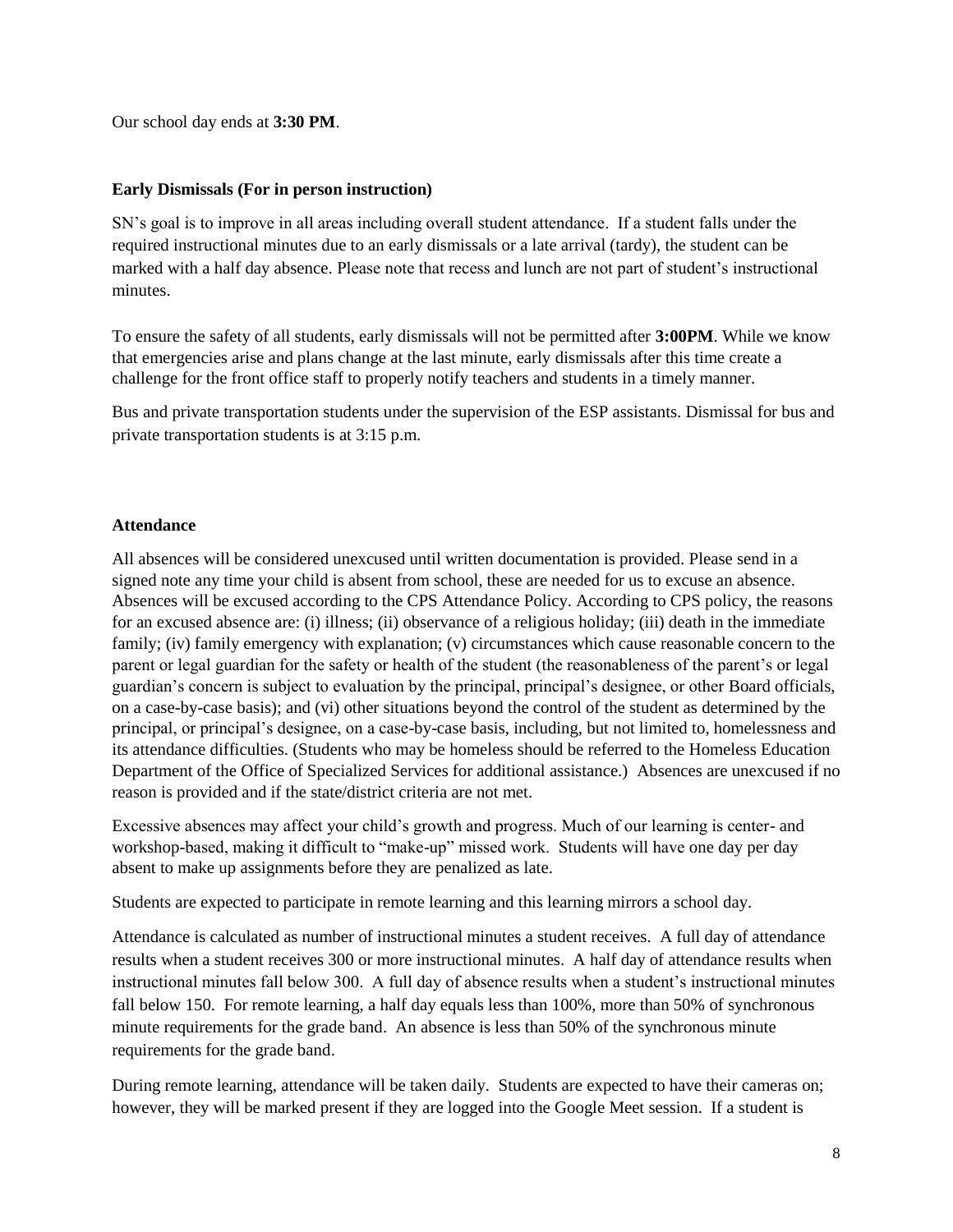logged into Google Classroom but is not present in Google Meet during synchronous learning the student will be marked absent.

Please note that the robo- or automated call is programmed to notify student absences everyday at the scheduled time. If students are not participating in synchronous learning, after attendance is recorded in the AM , the system will generate the unexcused absence and will call automatically as scheduled.

To excuse an absence a call to the school or a **signed** excusal note that is mailed/faxed to the school is allowable. (We cannot accept electronic signatures.)

#### **Student Fees**

Student Fees are \$100 per year and due in September. This year these fee are optional and waivers are available. We will not be taking field trip fees at this time. The following explains how the student fees are allocated: Instructional Materials (Art, Gym, Music, Spanish, Computer Lab, Science Lab Materials) - \$50, Reading, Math, Science, Social Studies disposable workbooks and books - \$30, subscriptions and licenses (tech, online, or paper based) - \$25, End of Year Celebration (events, trips, and/or admissions) - \$10. These fees were approved by the LSC in July of 2018. (go to [http://www.skinnernorth.org/student](http://www.skinnernorth.org/student-fees-2018-2019.html)[fees-2018-2019.html](http://www.skinnernorth.org/student-fees-2018-2019.html) for more information)

#### **School Messages/News**

In case an emergency school closure should occur, families will be notified through e-mails and a robocall. If you do not currently get emails and newsletters please be sure to update your contact information in the main office or by emailing Katie (kmagnuson@cps.edu) or Derrick (dkimbrough@cps.edu).

## **Grading Expectations**

#### **Skinner North's Grading Scale & Homework Expectations**

| $100-90% = A$ | $89 - 80\% = B$ | 79-70%=C | $69 - 60\% = D$ | 59% and below= $F$ |
|---------------|-----------------|----------|-----------------|--------------------|
|               |                 |          |                 |                    |

As a part of the Chicago Teachers Union Contract, teachers have autonomy over grading policies and procedures. Below is a listing of the grading weights assigned to categories that teacher teams determine would best meet the needs of our students. Each category accounts for a fixed percentage of the student's total grade.

Kindergarten teachers utilize a different grading scale, which is as follows:

 $4 =$  Exemplary  $3 =$  Proficient  $2 =$  Developing  $1 =$  Beginning  $\ell =$  Not Assessed

| <b>1st Grade</b> | 2nd Grade |
|------------------|-----------|
|------------------|-----------|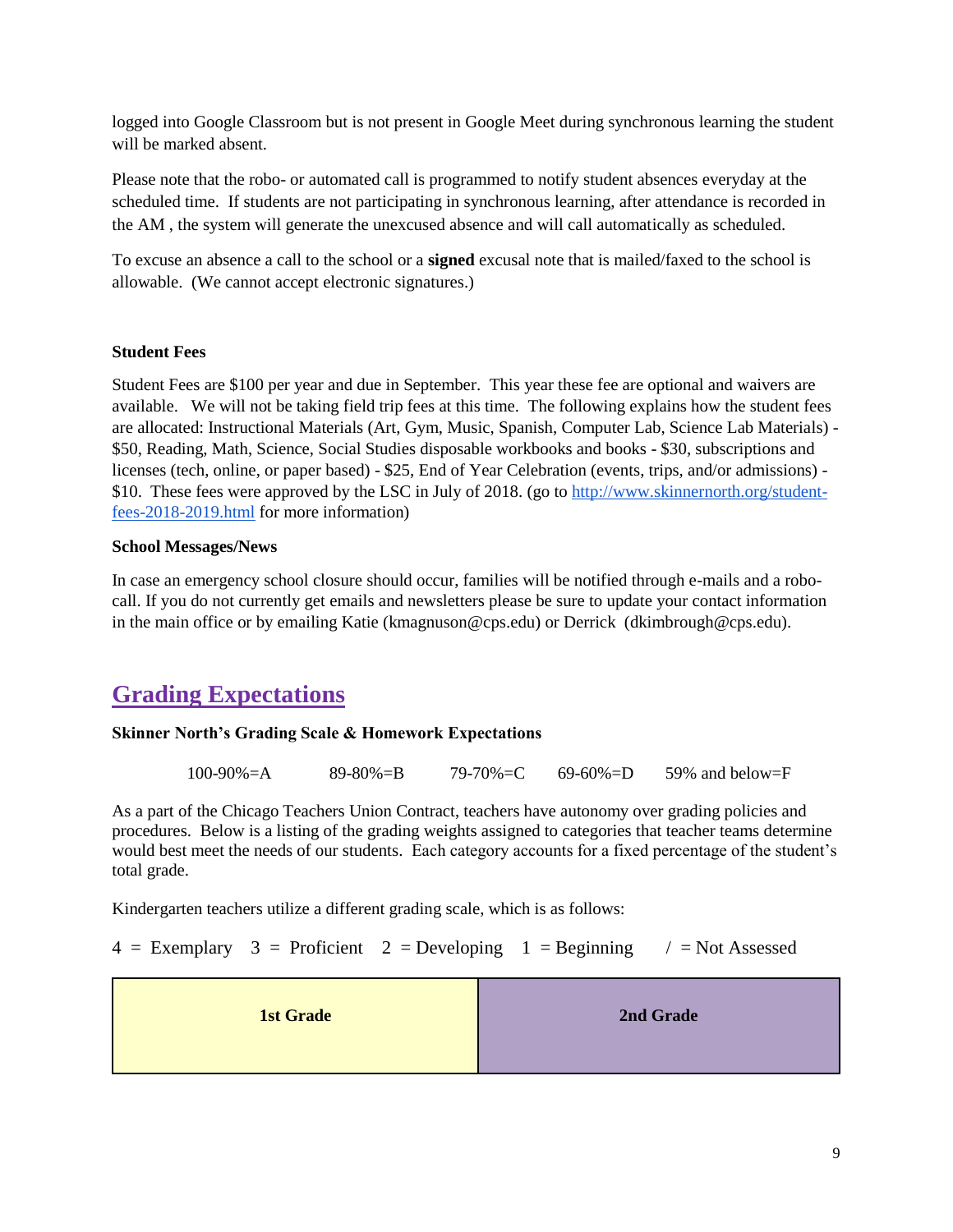| Participation        | 10%       | Participation                            |     |
|----------------------|-----------|------------------------------------------|-----|
| <b>Tests</b>         | 30%       | Assignments/Projects                     | 50% |
| In Class Assignments | 40%       | Assessments                              | 30% |
| Projects             | 20%       |                                          |     |
| 3rd Grade            |           | <b>4th Grade Literacy/Social Studies</b> |     |
| Participation        | 25%       | Assessments and Projects                 | 40% |
| Projects/Assessments | 40%       | In Class Assignments                     | 35% |
| Assessments          | 35%       | Participation                            |     |
|                      |           | <b>4th Grade Math/Science</b>            |     |
|                      |           | Formative                                | 20% |
|                      | Summative |                                          | 40% |
|                      |           | Class Assignment/Participation           | 40% |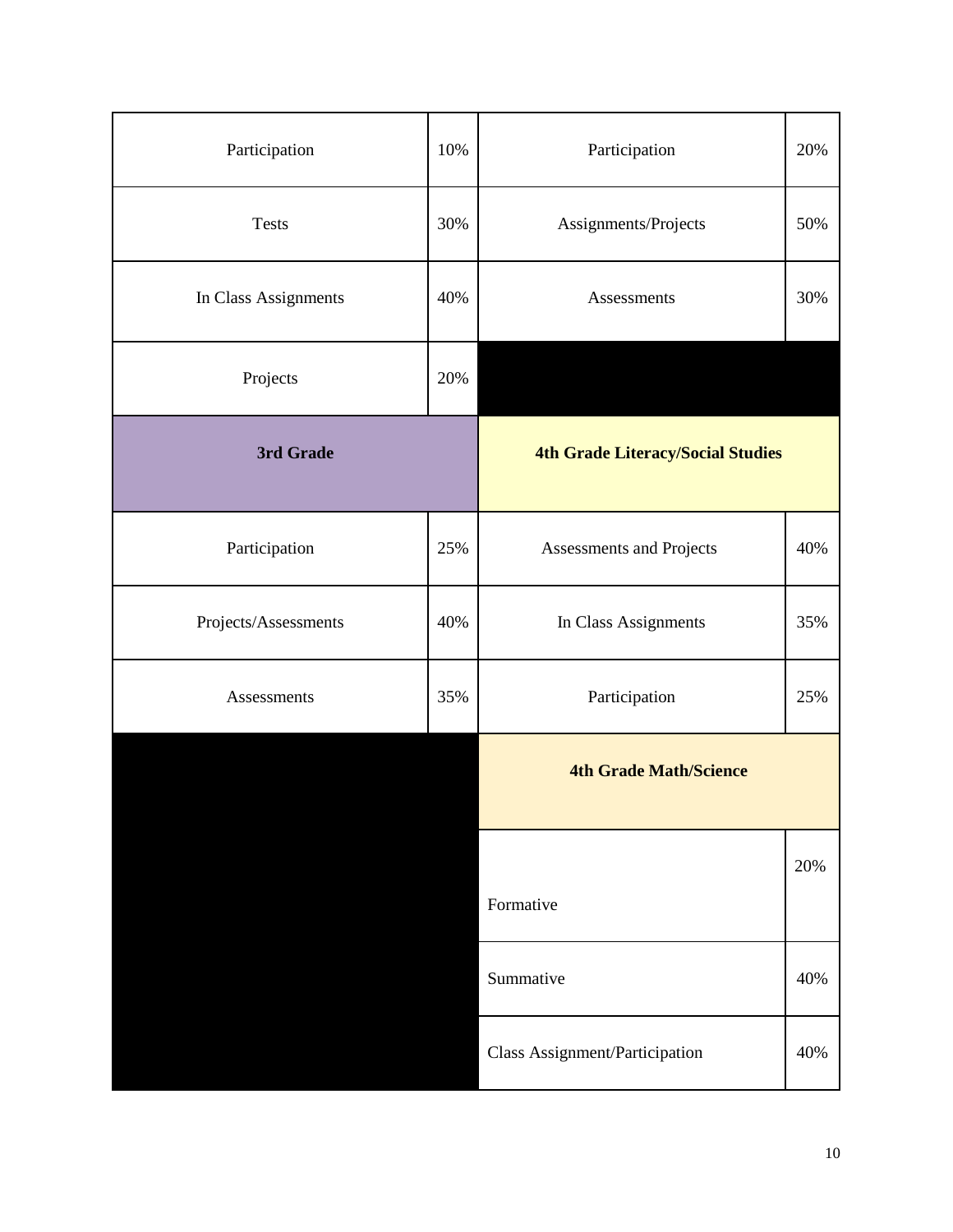| <b>5th/6th Grade</b>                                                             |     | <b>7th/8th Grade</b>                                                  |     |
|----------------------------------------------------------------------------------|-----|-----------------------------------------------------------------------|-----|
| Formative Assessments (Participation,<br>Homework, Classwork, Exit Ticket, etc.) | 40% | Formative<br>(Participation, Homework, Classwork,<br>Exit Slips)      | 70% |
| Summative Assessments (Quizzes, Tests,<br>Projects)                              | 60% | Summative Assessments (Quizzes, Test,<br>Projects, Performance Tasks) | 30% |

| <b>Specials Classes</b><br>(Art, Music, Physical Education, and Spanish) |     |  |
|--------------------------------------------------------------------------|-----|--|
| <b>Skill Demonstration</b>                                               | 50% |  |
| Assignments                                                              | 40% |  |
| Quizzes                                                                  | 10% |  |

Through the Chicago Public Schools' Parent Portal website, [https://parent.cps.k12.il.us,](https://parent.cps.k12.il.us/) parents are able to view their child's grades throughout each academic quarter. To receive login information, please contact the main office. We highly recommend you make use of this tool.

During remote learning, homework will not be a focus for classrooms.

Teachers will regularly update Parent Portal, which will provide parents with an up to date review of their child's progress. Regular check-ins through portal will benefit both the parent and the teacher, thus eliminating requests for grade changes at the end of the quarter.

As you child moves up from one grade level to another, he/she becomes more of an advocate for their education. This means, they become an important and immediate point of contact with regards to their progress. Always feel free to ask your child or their teacher about their learning.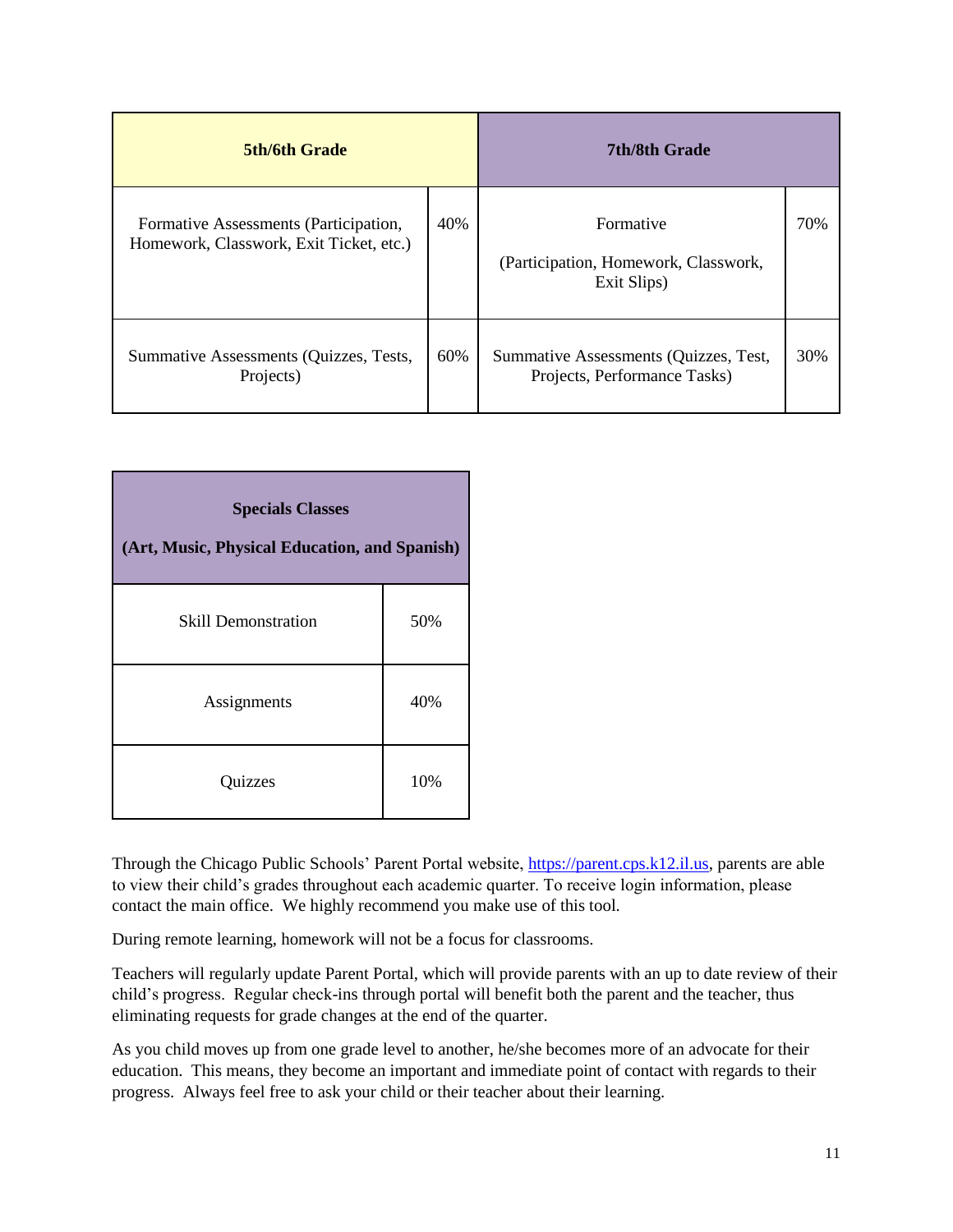#### **Late Policy**

We understand that situations occur that may cause a child to turn in assignments late and we work to be flexible while supporting student executive functioning skills in this regard. During remote learning students will have 1-2 weeks to turn in late assignments. If there are concerns, teachers will work with families on this and will share specific details with families relating to their grade level/classroom.

## **Important Policies**

#### **Parent Volunteers & Visitor's Policy (TBD upon return to in person instruction)**

During hybrid learning, we are not able to host in person volunteers.

At Skinner North, we encourage and appreciate parent support. Parents are invited to volunteer and coordinate participation in the classrooms with teachers, and to accompany children on field trips. Per CPS policy, all individuals who wish to volunteer must complete the volunteer approval process prior to be allowed to volunteer. Gloria Morales [\(gqmorales@cps.edu\)](mailto:gqmorales@cps.edu) is our Volunteer Coordinator and can assist with any questions. To sign up to be a volunteer, you can go to [http://cpsparentu.org/apps/pages/index.jsp?uREC\\_ID=319488&type=d.](http://cpsparentu.org/apps/pages/index.jsp?uREC_ID=319488&type=d)

All visitors must report immediately to the main office upon arrival to sign-in and obtain a Visitor's Pass. The Visitor's Pass must be worn and visible at all times and visitors must check-out upon departure. If you want to set-up a conference with a teacher, please schedule an appointment ahead of time. As teachers are focused on our getting ready for students before school and focused on students during the school day, visitors should not go to classrooms or search out teacher before or during the school day without a scheduled meeting or checking in with the office to make sure it is okay.

Visitors should keep in mind that we want to avoid any disruption to the educational process and protect the safety and welfare of the students and staff. Therefore, visitors should adhere to the same code of conduct as the students and staff. The administration reserves the right to revoke a visitor's privilege if the policy is violated.

#### **Health Requirements**

Research shows that healthy students have better attendance and perform better in school, academically. Children must have proof of required immunizations and health exams before October 15th, or they will face exclusion from school. (We will update everyone via email if this date changes.) Please remember that a healthy child is a healthy learner.

Physical examination requirements

All students must have a physical examination within one year of:

- entering schools in the State of Illinois for the first time, at any grade level
- entering kindergarten or 1st grade, 6th grade, and 9th grade (ages 5, 10, 15 for ungraded programs)
- entering preschool, up to age 6 (physical exam and lead screenings)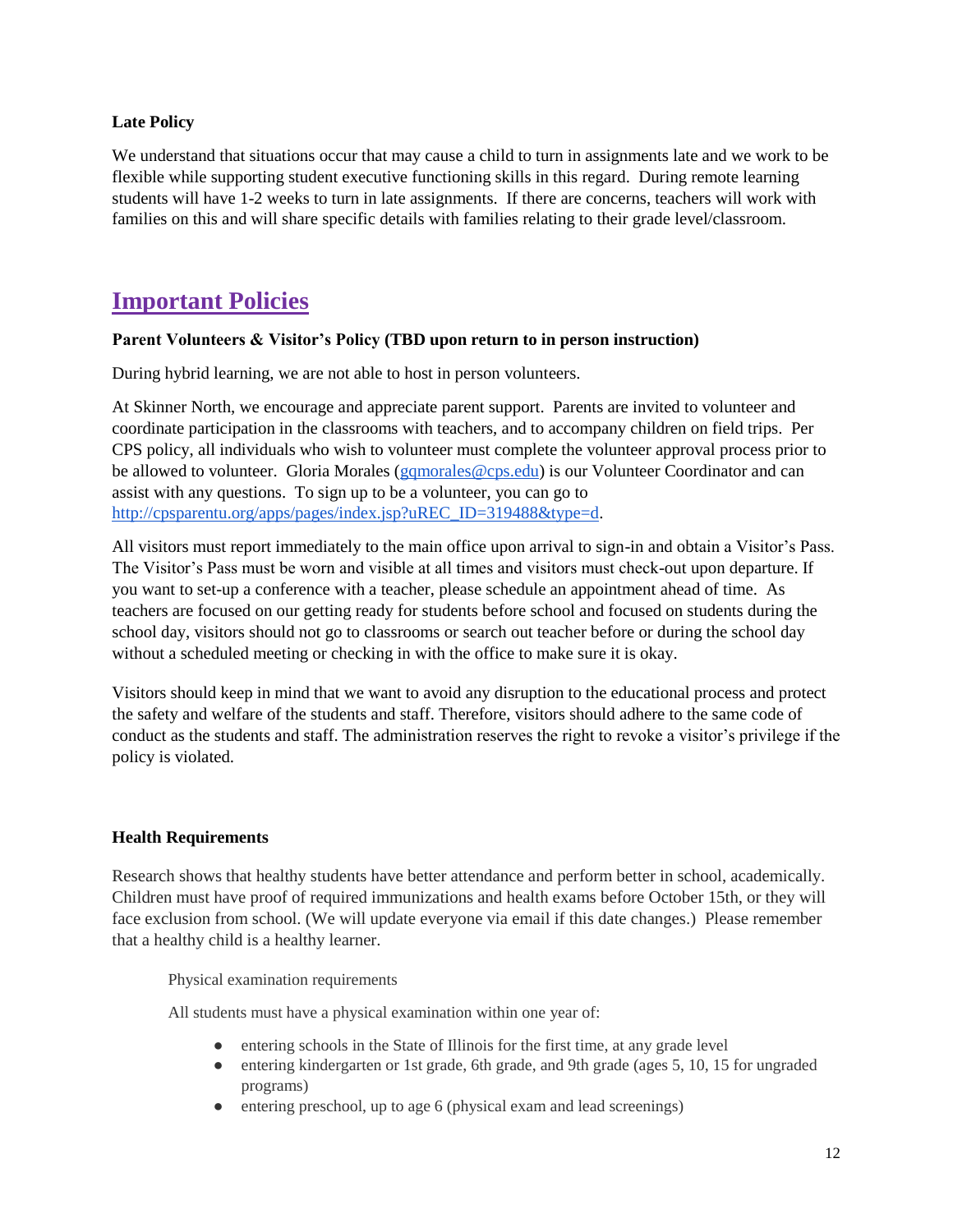Immunization requirements

- Diptheria, Pertussis (Whooping Cough), Tetanus (DTP/Td)
- Inactivated Polio
- Measles
- Rubella
- Mumps
- Hepatitis B
- Varicella (Chicken Pox)
- Haemophillus Influenza, Type B (HIB)

Dental requirement

All students in Kindergarten, 2nd, and 6th grade must have a dental exam completed by a licensed dentist prior to May 15th of the current school year.

If you want more details about the immunization requirements, or if you have questions, first call your local school nurse or the Office of Coordinated School Health (773) 553-1830.

#### **Dress Code**

There is no formal uniform for Skinner North. Please dress your children appropriately for the weather and for a school environment. Clothing of appropriate length are permitted. Please do not send your child to school with distracting jewelry, noisy watches, or toys. Be aware that students may remove accessories during the day, which puts them at risk for being lost and/or damaged, therefore it can be helpful to label jackets and other items. During in person instruction, students have recess daily and may have Physical Education class, please make sure they have closed toe shoes to wear.

#### **Lost & Found (Applies during in person instruction. May change based on guidance from CPS and CDPH, or IDPH)**

Skinner North has a lost and found for clothing available outside the cafeteria. Please note that the lost and found items are donated quarterly after the last day of the quarter (Nov. 1, Feb. 1, April 5 and June 19). There is a lost and found for lunch boxes and water bottles in the cafeteria. This lost and found will be cleared the last day before each extended break (Thanksgiving, Winter, Spring, Summer). (We encouraging you to label clothing, lunch boxes, water bottles, etc. with student name as it has a higher chance of getting returned.

#### **Student Code of Conduct & Bullying Policies**

A safe and civil school environment is necessary for student learning and achievement. We follow the CPS Code of Student Conduct, which emphasizes a restorative approach to discipline, meaning we seek to resolve behavioral incidents by teaching students social and emotional skills, shaping positive behavior, and repairing harm done. Each family receives a copy of the SCC and it is also available at [http://cps.edu/Pages/StudentCodeofConduct.aspx.](http://cps.edu/Pages/StudentCodeofConduct.aspx) The SCC sets forth the expected behaviors for students and a transparent process for administrators to redirect inappropriate behavior. Parents are expected to review the SCC with their children, and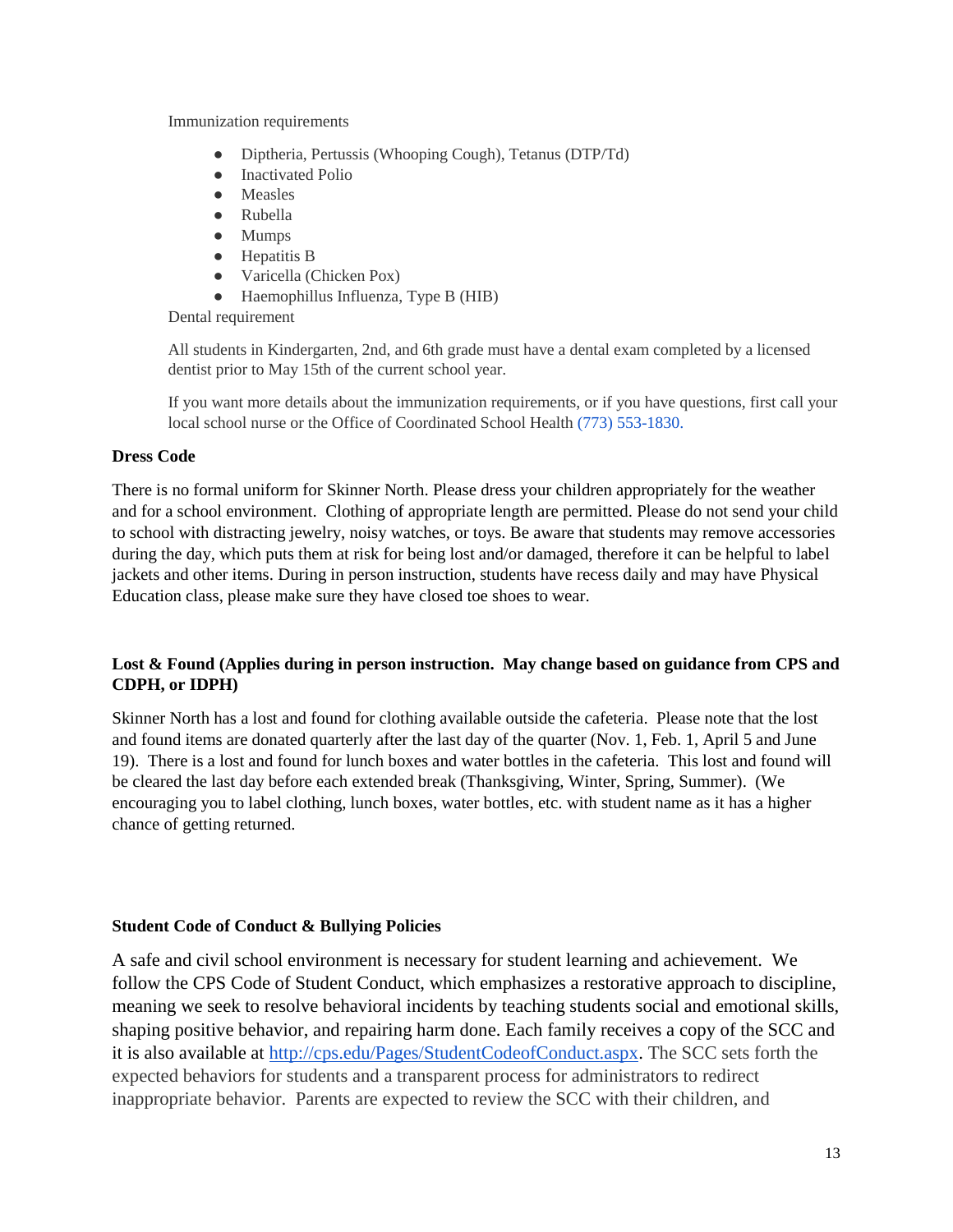encourage their children to conduct themselves appropriately at all times. Students are also expected to [sign the SCC receipt](http://cps.edu/SiteCollectionDocuments/SCC_AcknowledgementReceipt.pdf) and exhibit appropriate behavior by following all school rules and Board policies.

The Student Code of Conduct (SCC) supports school leaders in restorative and equitable disciplinary practices that address root causes of behaviors, maximize learning time, and promote social & emotional learning. CPS believes that discipline practices should support students in understanding the impact of their actions, taking responsibility for choices, and resolving conflict or repairing harm. Disciplinary processes should consider the needs of all stakeholders involved and contribute to a safe, supportive learning environment for all students. Adults help students hold themselves accountable by both setting high expectations and providing high levels of support.

#### **Anti-Bullying Policy**

CPS is committed to ensuring all students have access to a safe, supportive learning environment free from bullying and harassment. See section for of the Student Code of Conduct for more information and below for a few updates to the policy. The anti-bullying policy can be found at <https://policy.cps.edu/download.aspx?ID=264> or at [https://www.cps.edu/globalassets/cps](https://www.cps.edu/globalassets/cps-pages/about/policies/student-code-of-conduct-policy/section-4_anti-bullying-policy.pdf)[pages/about/policies/student-code-of-conduct-policy/section-4\\_anti-bullying-policy.pdf](https://www.cps.edu/globalassets/cps-pages/about/policies/student-code-of-conduct-policy/section-4_anti-bullying-policy.pdf). These includes a form to report bullying. We take bullying very seriously and a report of bullying will trigger an investigation and parents of involved students will be notified of the start of the investigation and outcomes.

#### **CPS Transportation ((Applies during in person instruction. May change based on guidance from CPS and CDPH, or IDPH)**

It is important to communicate your student's weekly afternoon bus schedule. Please email that to Majahbeen Syed (mysed13@cps.edu). If we do not receive a weekly schedule, we will assume your child will be taking the bus after school every day.

The bus schedules will be updated weekly so you will need to know on Monday what your child's bus schedule will be for the week. For students in grades K-3, we will update schedules with any emergency changes. For students in grades 4-8, it is expected that you will communicate with your child if there is a change in their normal schedule before the school day begins.

If there is a last minute emergency change in the schedule for a  $4<sup>th</sup>$ -8<sup>th</sup> grader, you will need to communicate that with your child. You can call the office and we can have your child called down to talk. Emailing teachers with changes will not be useful as 4th-8th grade students each have multiple teachers during the day, so it will not be possible to rely on them to communicate a change with students.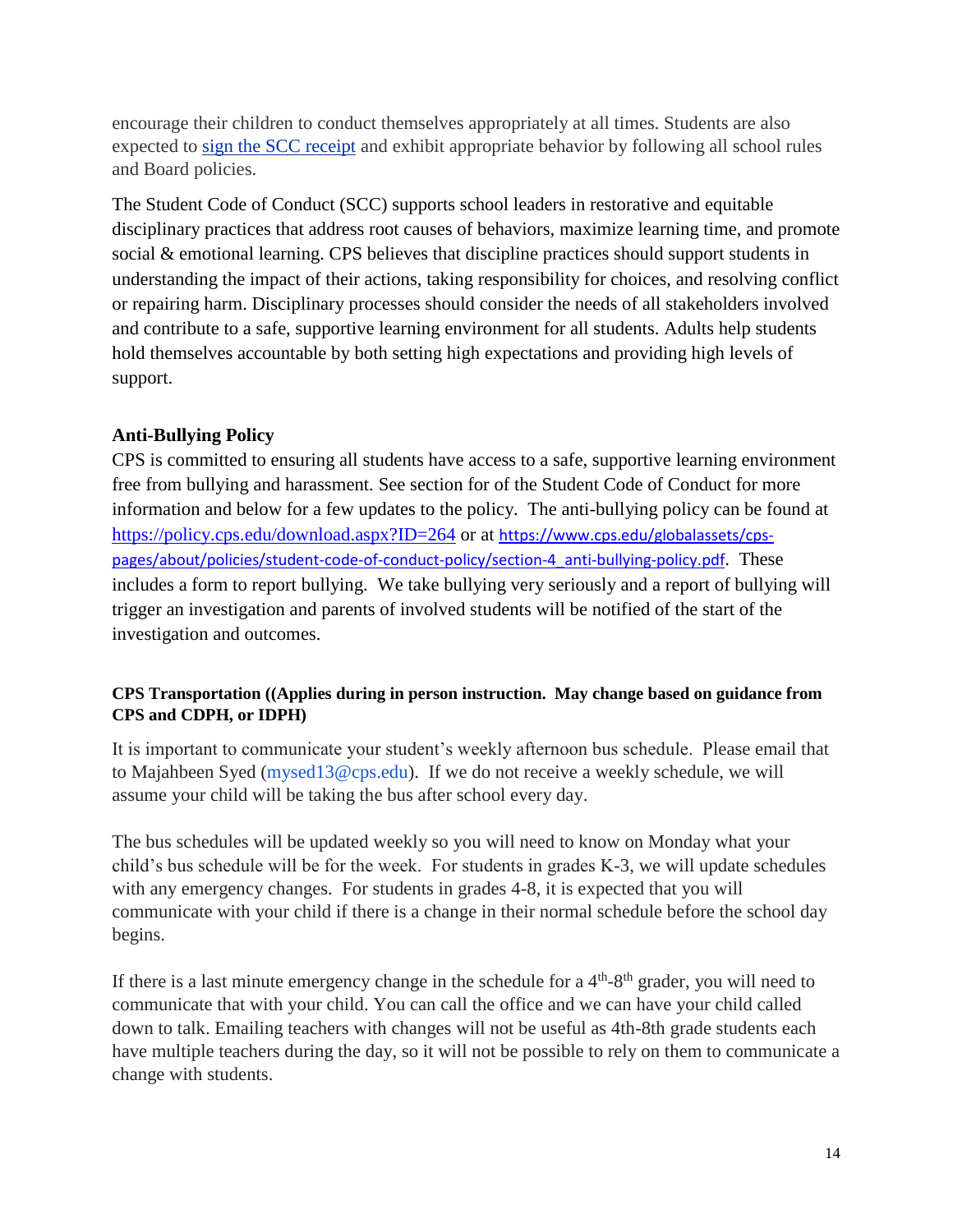Students will meet in the auditorium to wait with their route for their bus. Please keep in mind we do check of students in grade K-3 boarding the bus, but do not be check off students in grades 4-8 as they board the bus as they are responsible for knowing their schedule. It will be important for parents to communicate this with their child.

For grades K-3, any changes to your child's schedule please contact: Majahbeen Syed (msyed13@cps.edu).

#### **Drop Off and Pick Up Times**

This section will be updated upon return to in person instruction.

#### **Cell Phone and Electronics**

This section will be updated upon return to in person instruction.

We want to make sure every student had a device and/or access if needed to connect during remote learning. Reach out to Mr. Kimbrough (dkimbrough@cps.edu) if a device is needed. Mr. Santillan [\(rsantillan@cps.edu\)](mailto:rsantillan@cps.edu) is our technology coordinator and can assist with questions regarding login and Parent Portal or call CPS Parent Technical Support (773) 417-1060.

You can also get more information from the district at [https://www.cps.edu/school-reopening-](https://www.cps.edu/school-reopening-2020/remote-learning-guide/preparing-for-school/technology-internet-and-cps-account/)[2020/remote-learning-guide/preparing-for-school/technology-internet-and-cps-account/.](https://www.cps.edu/school-reopening-2020/remote-learning-guide/preparing-for-school/technology-internet-and-cps-account/)

We are using Google Suite as our district-wide platform. Helpful tutorials for Google based tools are located at the following link:

[https://docs.google.com/spreadsheets/d/1\\_S9A45vTRArvGC7OUwfCzEwRgNRUypjLNlX9vO8](https://docs.google.com/spreadsheets/d/1_S9A45vTRArvGC7OUwfCzEwRgNRUypjLNlX9vO8_MOs/htmlview?urp=gmail_link&gxids=7628&pru=AAABdDYR4r4*hnMIvhWuUqY6PkzX9BvXLw) [\\_MOs/htmlview?urp=gmail\\_link&gxids=7628&pru=AAABdDYR4r4\\*hnMIvhWuUqY6PkzX9](https://docs.google.com/spreadsheets/d/1_S9A45vTRArvGC7OUwfCzEwRgNRUypjLNlX9vO8_MOs/htmlview?urp=gmail_link&gxids=7628&pru=AAABdDYR4r4*hnMIvhWuUqY6PkzX9BvXLw) [BvXLw#gid=0](https://docs.google.com/spreadsheets/d/1_S9A45vTRArvGC7OUwfCzEwRgNRUypjLNlX9vO8_MOs/htmlview?urp=gmail_link&gxids=7628&pru=AAABdDYR4r4*hnMIvhWuUqY6PkzX9BvXLw)

#### **Teacher/Parent Communication**

In order to keep the lines of communications consistent and open, parents should expect the following:

\*The transition to remote teaching is a big undertaking and teachers are working hard to learn, innovate and plan instruction. We ask for reciprocal patience and flexibility in communication. Teachers are focused on students during instructional times and may only be able to respond to emails during their preparation periods. If you do not hear back from them after 48 hours, please feel free to call the school. Teacher websites, Google Classroom and weekly updates are great ways to find important information as well.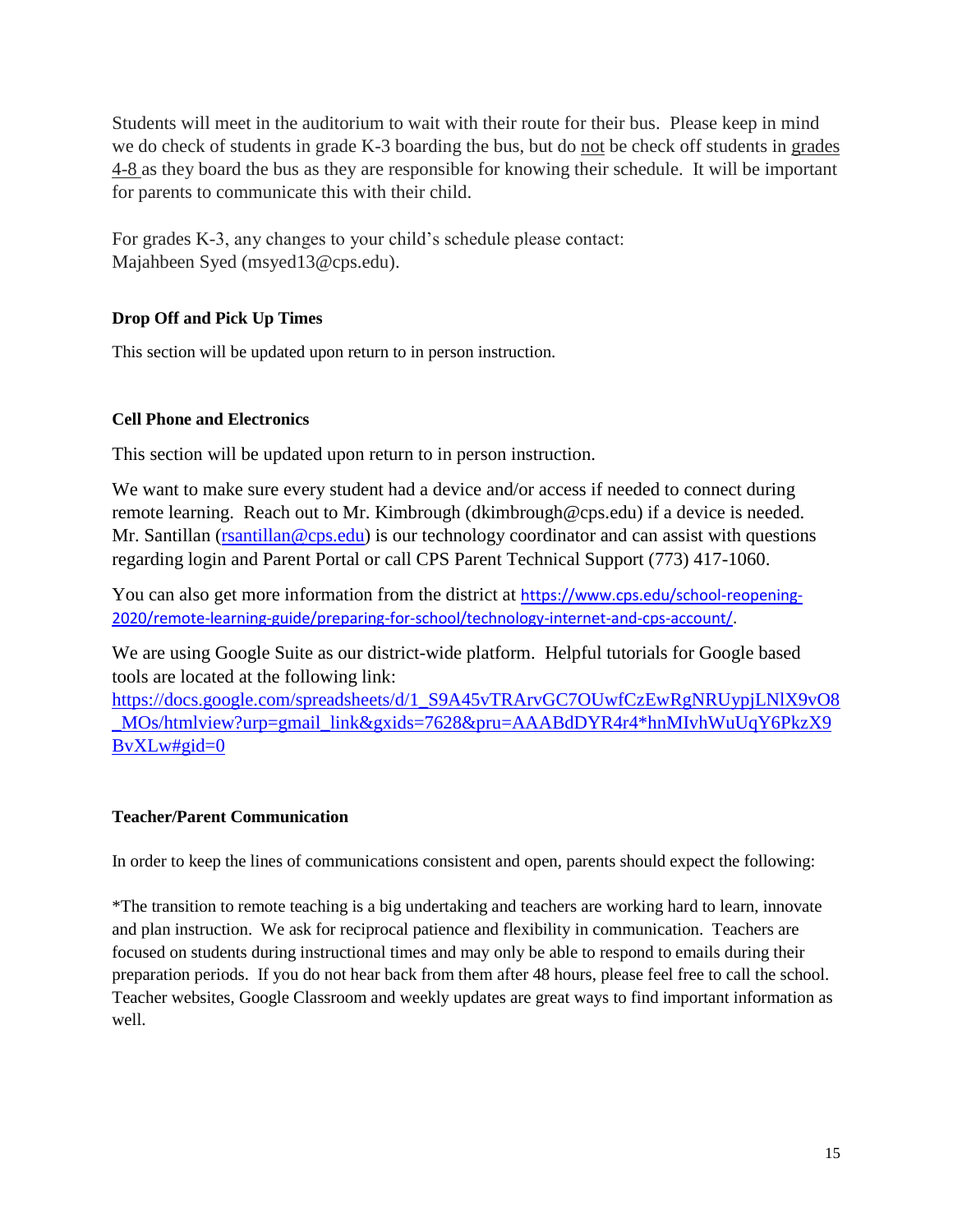- Administration will send monthly newsletters and may email and/or robocalls updates as needed so families receive relevant information. If you do not receive our emails, reach out to Katie  $(k$ magnuson@cps.edu) to be added to our list.
- Visit our website:<http://www.skinnernorth.org/latest-news> to see emails sent.
- Visit our remote learning website [http://www.skinnernorth.org/remote-learning-2020-](http://www.skinnernorth.org/remote-learning-2020-2021.html) [2021.html](http://www.skinnernorth.org/remote-learning-2020-2021.html) to find our important remote learning information and links to class specific information. (This site will be fully updated by 9/8/20.)
- Staff will be available in the school's office from 8:30-3:30, you can call with questions. The number is 773-534-8500.
- Teachers and administration will work to respond to emails within a 48 hour time period. This time period does not include weekends.
- All classrooms will have a class website and send weekly updates.
- Staff contacts are available at<http://www.skinnernorth.org/teacher-contacts.html> and on the remote learning page.

**Special note:** We also acknowledge many parents are a part of unofficial Facebook groups with other parents. These can be a helpful means to stay in touch, plan events and connect. Please use these as a positive and productive space. We strongly recommend reaching out directly to administration or teachers if you have a question or concern.

#### **Breakfast & Lunch**

Will be update upon return to in person instruction.

#### **Birthday, Holiday & Food Policies**

Student birthdays will be observed in a non-traditional way at Skinner North: without food. The decision to acknowledge birthdays without cakes, ice cream, pizzas, juice, and/or other "treats" has been made to accommodate students who have severe food-related allergies, students who do not celebrate holidays, and students who have an adverse reaction to sugar consumption (which may affect classroom focus and performance in the afternoon).

Your child will be honored, in class, in other ways on his/her birthday, which may include: choosing a present from the teacher, receiving a handmade birthday poster or card from the class, receiving compliments in a compliment circle or taking home a jar of compliments, dancing to a special song, choosing a book to read to the class or for the teacher to read aloud, creating a birthday story with his/her classmates, sitting in a special chair, acting as a helper, bringing in a show-and-tell item, choosing a favorite game or computer activity for the class to enjoy, or other ways! We feel that the children will respond positively to the extra attention, as the focus is on them and not on a treat!

If you would like to bring something in for your child's special day, here are a few non-food options that the children may enjoy: individual pencils, stickers, books, or art supplies; an art project we can make, a song we can sing, music we can dance to, a game we can play, etc. Please communicate with your child's teacher at least one week in advance so that he/she may plan accordingly. If you choose to distribute birthday party invitations to your child's classmates, please send enough invitations for the entire class. Too often, invitations are sent to school only for a select few. It is too heartbreaking for those not invited.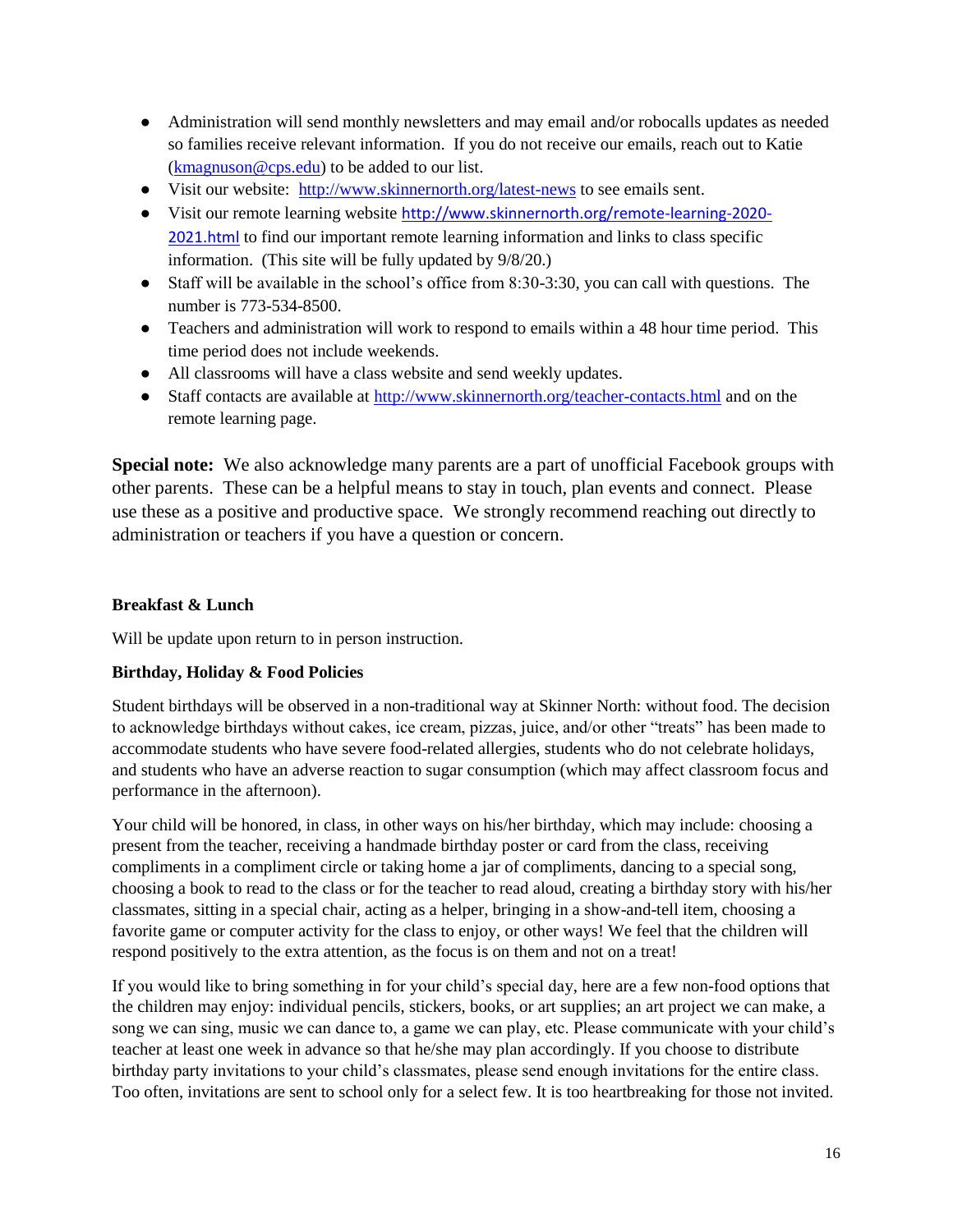If sending invitations to school with your child, make sure that he/she gives the invitations to the teacher and not to the children directly. If you cannot send invitations for everyone, please make arrangements to pass out invitations outside of school.

Likewise, our current holiday policy states that classrooms are urged to study and learn about various holidays throughout the year. No formal celebrations will be conducted in the classroom. Our school wide no-food-out-of-the-cafeteria policy also applies to this situation. We encourage parents and family members to contact teachers and volunteer to come into the classrooms and share their experiences from the holidays as well.

#### **Skinner North Food Safety and Inclusive Protocols (Some information only applies to in person events)**

We are an allergen aware school and ask that you support the safety for all students that attend Skinner North. Due to severe food allergies, we have safety protocols in place to lessen the chance of a food related allergic reaction to occur. We ask that all students sanitize their hands before all meals/snacks and use a hand wipe before exiting the cafeteria after breakfast, lunch, Kindergarten/1st grade snacks, and after school snacks/meal.

The following information is provided to any planners (Skinner North teachers, staff, Friends of Skinner North, J@School and any parent arranging school events). This section has been created to aid in the implementation of CPS policies, school rules and individual 504 plan provisions at various types of school and FoSN events for students (during school hours, after school hours, on or off the Skinner North campus). Skinner North is permitted to have two celebrations with food each year, *per CPS policy 407.3*, which are International Night and June Jamboree at this time.

**School-Wide Events ON School Grounds -** This type of event includes any event on school grounds in which all or a large segment of the student body is invited, whether parents are present or not. Events may be held during school hours, before school, after school, or in the evenings. Student individual 504 plans must be followed at all times.

*1.* Food may never be the focus of an event. *CPS policy 704.8 IV.C and CPS Food Allergy Guidelines pp. 13-4*

*2.* Food may be provided at on-site school events through the school dining center, currently managed by Aramark. *CPS Food Allergy Guidelines pp. 13-4.*

*3.* Any student with a 504 plan must be provided a nutritionally comparable allergen-safe version of **each** food being served at the event. "Nutritionally comparable" means the food has approximately the same amount of calories, fat, protein, and/or sugar as the original food, and is as close as possible to the original item served. For example, if pizza is served, dairy-free pizza or gluten-free pizza might be served. *CPS Food Allergy Guidelines pp. 13-4.*

4. Paying for food, arranging for food, or the consumption of food at a school event legally constitutes the provision of food, whether the food is available for free or purchase, onsite or offsite. *CPS Food Allergy Guidelines pp. 13-4.*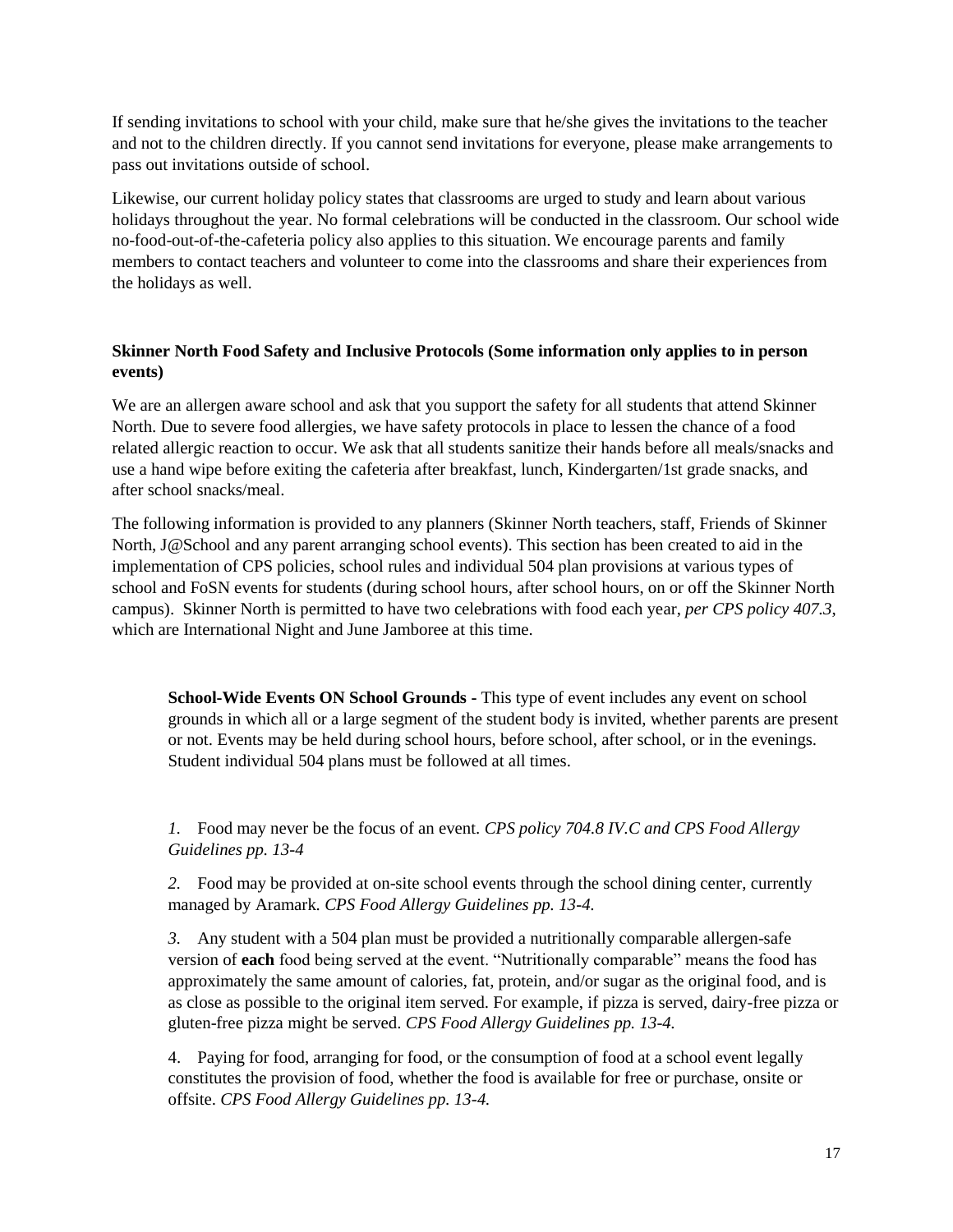*5.* Per CPS policy, no homemade food can be distributed at school events. For picnics, families may bring and consume their own food, but this food cannot be distributed or shared between families or students. *CPS Food Allergy Guidelines pp. 13-4.*

*6.* All food served must be labeled with ingredients, including cross contamination risks when possible, in the original packaging and **supplied by the dining center**. *CPS Food Allergy Guidelines pp. 13-4.*

7. Food may not contain nuts per school "no nut" policy.

8. Food may only be served in the cafeteria, parent room, teacher lounge, and gym (during breakfast hours) per school food policy.

9. Some student 504 plans require two-week notification of food to be served prior to any event. This includes what foods to be served, the provider of the food, and the ingredients and crosscontamination risks for each food. Please provide this information two weeks before any event to the school counselor.

*10.* School policies and individual 504 plan accommodations for hand cleaning must be followed. Students with food allergies must be offered hand wipes **before** eating. All students and parents must wipe hands **after** eating. Hand sanitizer is not an allowable substitute. *CPS Food Allergy Guidelines pp. 13*

*11.* School policies for table cleaning and sanitation must be followed if janitorial staff is not on hand. This includes using approved CPS spray cleaner and disposable cloths. *CPS Food Allergy Guidelines pp. 13*

**School-Wide Events OFF School Grounds** - This type of event includes any event not at the school that invites all or a segment of the student body whether parents are present or not. Events may be held during school hours, before school, after school, or in the evenings. Student individual 504 plans must be followed at all times (An example of this is the  $8<sup>th</sup>$  grade graduation luncheon).

*1.* Food may never be the focus of an event. *CPS policy 704.8 IV.C and CPS Food Allergy Guidelines pp. 13-4*

2. Any student with a 504 plan must be provided a nutritionally comparable allergen-free version of **each** food being served at the event. "Nutritionally comparable" means the food has approximately the same amount of calories, fat, protein, and/or sugar as the original food, and is as close as possible to the original item served. For example, if pizza is served, dairy-free pizza or gluten-free pizza might be served. *CPS Food Allergy Guidelines pp. 13-4.*

3. Some student 504 plans require two-week notification of food to be served prior to any event. This includes what foods to be served, the provider of the food, and the ingredients and crosscontamination risks for each food. Please provide this information two weeks before any event to the school counselor.

4. Paying for food, arranging for food, or the consumption of food at a school event legally constitutes the provision of food, whether the food is available for free or purchase, onsite or offsite. *CPS Food Allergy Guidelines pp. 13-4*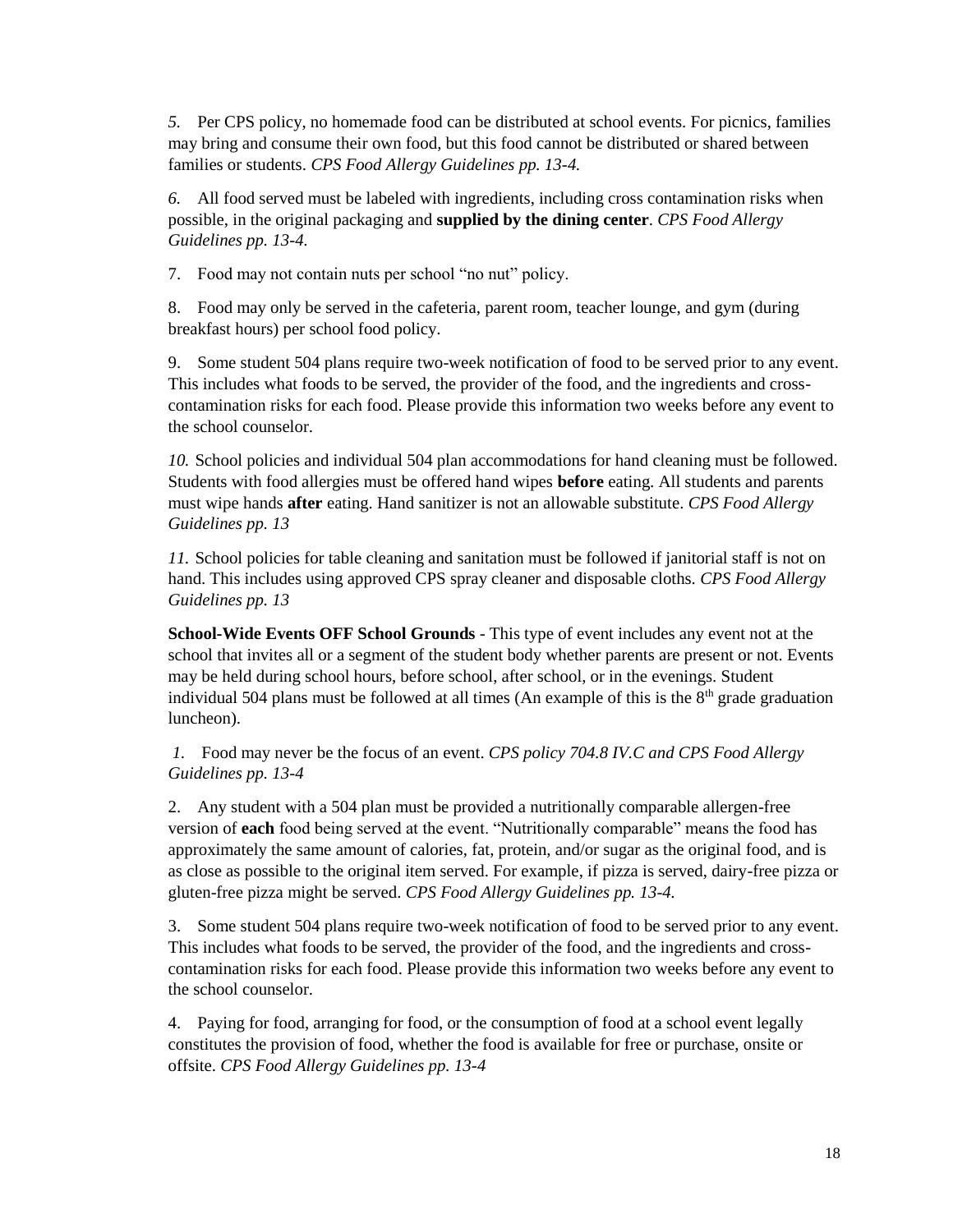5. Per CPS policy, no homemade food can be distributed at school events. For picnics, families may bring and consume their own food, but this food cannot be distributed or shared between families or students. *CPS Food Allergy Guidelines pp. 13-4 and verbally confirmed by CPS legal on 2/23/17.*

**Parent-Only Events on School Grounds -** This type of event includes regularly scheduled meetings, parent coffees, and similar events that are intended for parents only.

1. Food may be served or brought to these events. Food substitutions, food notifications, and other food-related accommodations in individual student 504 plans **DO NOT** have to be followed. Please kindly consider asking parents whether dietary restrictions should be considered.

2. Food served must follow school rules and not contain nuts per the "no nut" school policy.

3. Food may only be consumed in rooms that allow food. These include the cafeteria, parent room, teacher lounge, and gym (during breakfast).

*4.* School cleaning and sanitation procedures must be followed. Wipes or moist towelettes should be provided for all parents after eating to prevent allergens from being spread throughout the school. Please kindly ensure food is never left unattended. If custodial staff is not present, tables should be cleaned with approved CPS spray cleaner and disposable cloths. *CPS Food Allergy Guidelines p. 13*

#### **Parent-Only Events off School Grounds**

These events include any off-site event geared toward parents, such as new parent events, social events, or fundraising events.

1. There are no restrictions regarding food, sanitation, or consumption unless otherwise provided by the venue. Please consider asking parents whether dietary restrictions should be considered.

2. Food substitutions, food notifications, and other food-related accommodations in individual student 504 plans **DO NOT** have to be followed.

#### **Responsive Classroom**

The Responsive Classroom is a teaching approach that emphasizes social, emotional, and academic growth in a strong and safe school community. Developed by classroom teachers in 1981 and continually refined to meet the needs of schools, the approach consists of implementing practical strategies for helping children build academic and social-emotional competencies. In urban, suburban, and rural settings nationwide, educators using Responsive Classroom strategies report increased student engagement and academic progress, along with fewer discipline problems. The Responsive Classroom approach is informed by the work of educational theorists and the experiences of exemplary classroom teachers.

At the heart of the Responsive Classroom approach are ten classroom practices:

MORNING MEETING - Gathering as a whole class each morning to greet one another, share news, and warm up for the day ahead.